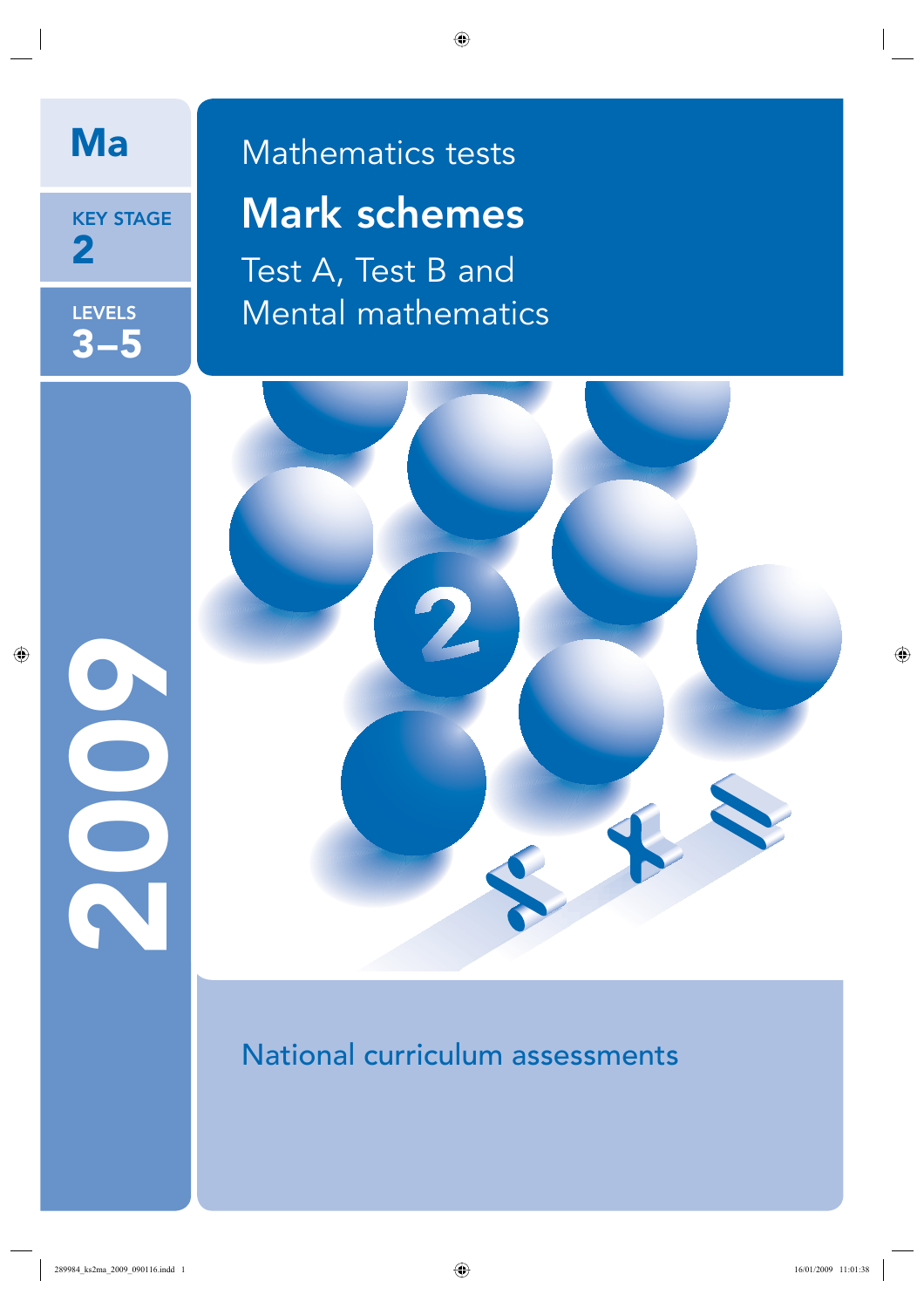QCA wishes to make its publications widely accessible. Please contact us if you have any specific accessibility requirements.

First published 2009

© Qualifications and Curriculum Authority 2009

ISBN 978-1-84721-684-7

Reproduction, storage, adaptation or translation, in any form or by any means, of this publication is prohibited without prior written permission of the publisher, unless within the terms of licences issued by the Copyright Licensing Agency. Excerpts may be reproduced for the purpose of research, private study, criticism or review, or by educational institutions solely for educational purposes, without permission, providing full acknowledgement is given.

Produced in Great Britain by the Qualifications and Curriculum Authority under the authority and superintendence of the Controller of Her Majesty's Stationery Office and Queen's Printer of Acts of Parliament.

The Qualifications and Curriculum Authority is an exempt charity under Schedule 2 of the Charities Act 1993.

Qualifications and Curriculum Authority 83 Piccadilly London W1J 8QA www.qca.org.uk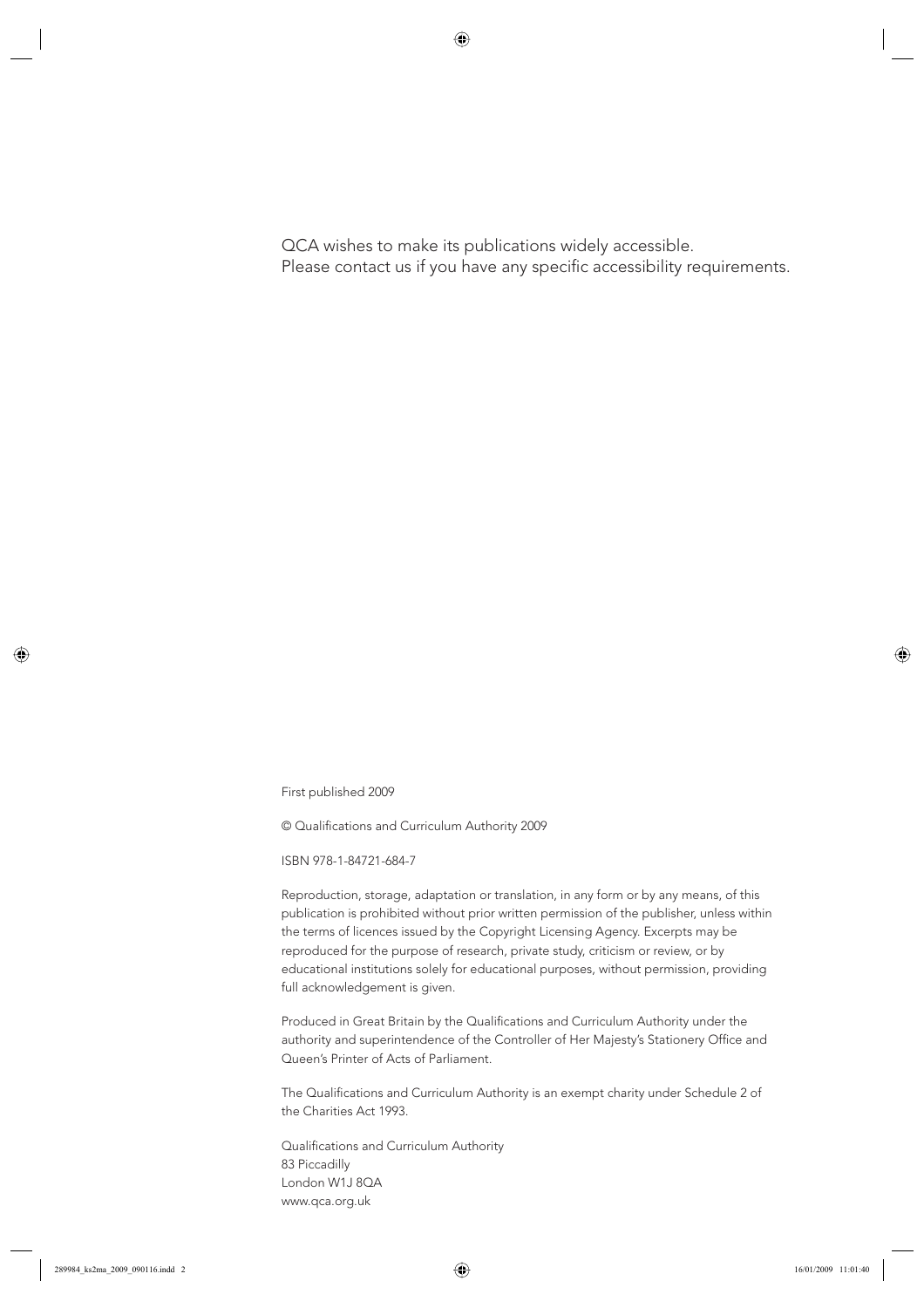### Marking the mathematics tests

As in 2008, external markers, employed by the external marking agencies under contract to QCA, will mark the test papers. The markers will follow the mark schemes in this booklet, which is supplied to teachers for information.

This booklet contains the mark schemes for the levels 3–5 tests A, B and mental mathematics. Level threshold tables will be available on the NAA website (www.naa.org.uk/tests) on 22 June 2009.

#### General guidance

#### The structure of the mark schemes

The marking information for each question is set out in the form of tables, which start on page 6 of this booklet. The 'question' column on the left-hand side of each table provides a quick reference to the question number and the question part. The 'mark' column indicates the total number of marks available for each question part. On some occasions the symbol  $(v_1)$  may be shown in the mark column. The 'U' indicates that there is a Using and applying mathematics element in the question. The number, 1, shows the number of marks attributed to using and applying mathematics in this question.

The 'requirement' column may include two types of information:

- a statement of the requirements for the award of each mark, with an indication of whether credit can be given for correct working
- examples of some different types of correct response.

The 'additional guidance' column indicates alternative acceptable responses, and provides details of specific types of response which are unacceptable. Other guidance, such as the range of acceptable answers, is provided as necessary.

Additionally, for the mental mathematics test, general guidance on marking is given on page 18, together with a 'quick reference' mark scheme.

#### Applying the mark schemes

In order to ensure consistency of marking, the most frequent procedural queries are listed on pages 2 and 3 with the action the marker will take. This is followed by further guidance on pages 4 and 5 relating to the marking of questions that involve money, time and other measures. Unless otherwise specified in the mark scheme, markers will apply the following guidelines in all cases.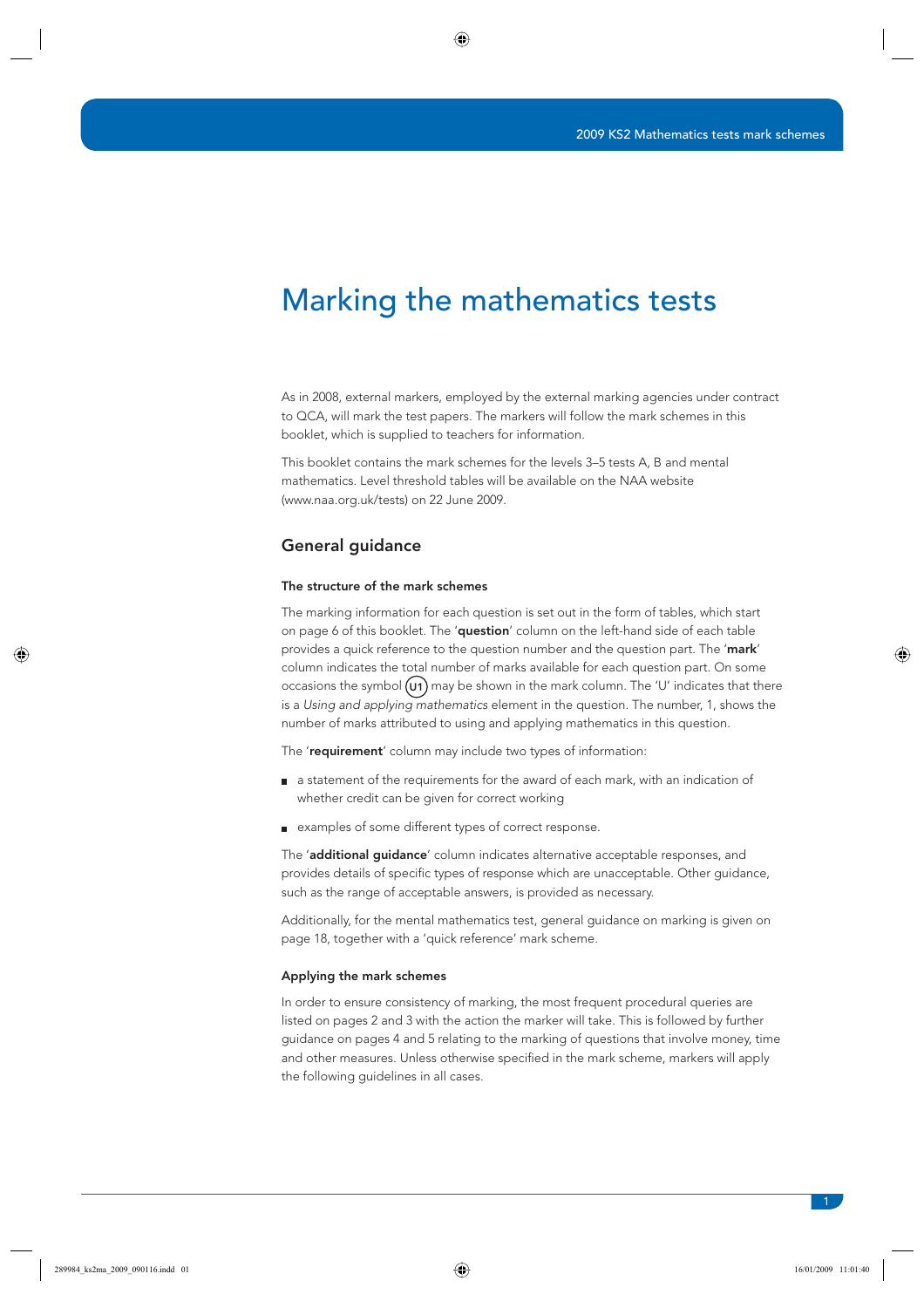| What if                                                                                                    | <b>Marking procedure</b>                                                                                                                                                                                                                                                                                                                                                                                                                                                  |                                                                                                              |  |
|------------------------------------------------------------------------------------------------------------|---------------------------------------------------------------------------------------------------------------------------------------------------------------------------------------------------------------------------------------------------------------------------------------------------------------------------------------------------------------------------------------------------------------------------------------------------------------------------|--------------------------------------------------------------------------------------------------------------|--|
| The pupil's response is<br>numerically or algebraically<br>equivalent to the answer in<br>the mark scheme. | Markers will award the mark unless the mark scheme states otherwise.                                                                                                                                                                                                                                                                                                                                                                                                      |                                                                                                              |  |
| The pupil's response does<br>not match closely any of the<br>examples given.                               | Markers will use their judgement in deciding whether the response corresponds with the<br>statement of the requirements given in the 'requirement' column. Reference will also be made<br>to the additional guidance and, if there is still uncertainty, markers will contact the supervising<br>marker.                                                                                                                                                                  |                                                                                                              |  |
| The pupil has responded<br>in a non-standard way.                                                          | Calculations, formulae and written responses do not have to be set out in any particular format.<br>Pupils may provide evidence in any form as long as its meaning can be understood. Diagrams,<br>symbols or words are acceptable for explanations or for indicating a response. Any correct<br>method of setting out working, however idiosyncratic, will be accepted.                                                                                                  |                                                                                                              |  |
| There appears to be a<br>misreading affecting<br>the working.                                              | This is when the pupil misreads the information given in the question and uses<br>different information without altering the original intention or difficulty level of the question. For<br>each misread that occurs, one mark only will be deducted.<br>In one-mark questions - 0 marks are awarded.<br>In two-mark questions that have a method mark - 1 mark will be awarded if the correct method is<br>correctly implemented with the misread number.                |                                                                                                              |  |
| No answer is given in<br>the expected place, but<br>the correct answer is<br>given elsewhere.              | Where a pupil has shown understanding of the question, the mark(s) will be given. In particular,<br>where a word or number response is expected, a pupil may meet the requirement by annotating<br>a graph or labelling a diagram elsewhere in the question.                                                                                                                                                                                                              |                                                                                                              |  |
| The response in the answer<br>box is wrong, but the correct<br>answer is shown in the<br>working.          | Where appropriate, detailed guidance will be<br>given in the mark scheme, which markers will<br>follow. If no guidance is given, markers will<br>examine each case to decide whether:<br>the incorrect answer is due to a<br>transcription error<br>■ the pupil has continued to give redundant<br>extra working which does not contradict<br>work already done<br>the pupil has continued to give redundant<br>extra working which does contradict work<br>already done. | If so, the mark will be awarded.<br>If so, the mark will be awarded.<br>If so, the mark will not be awarded. |  |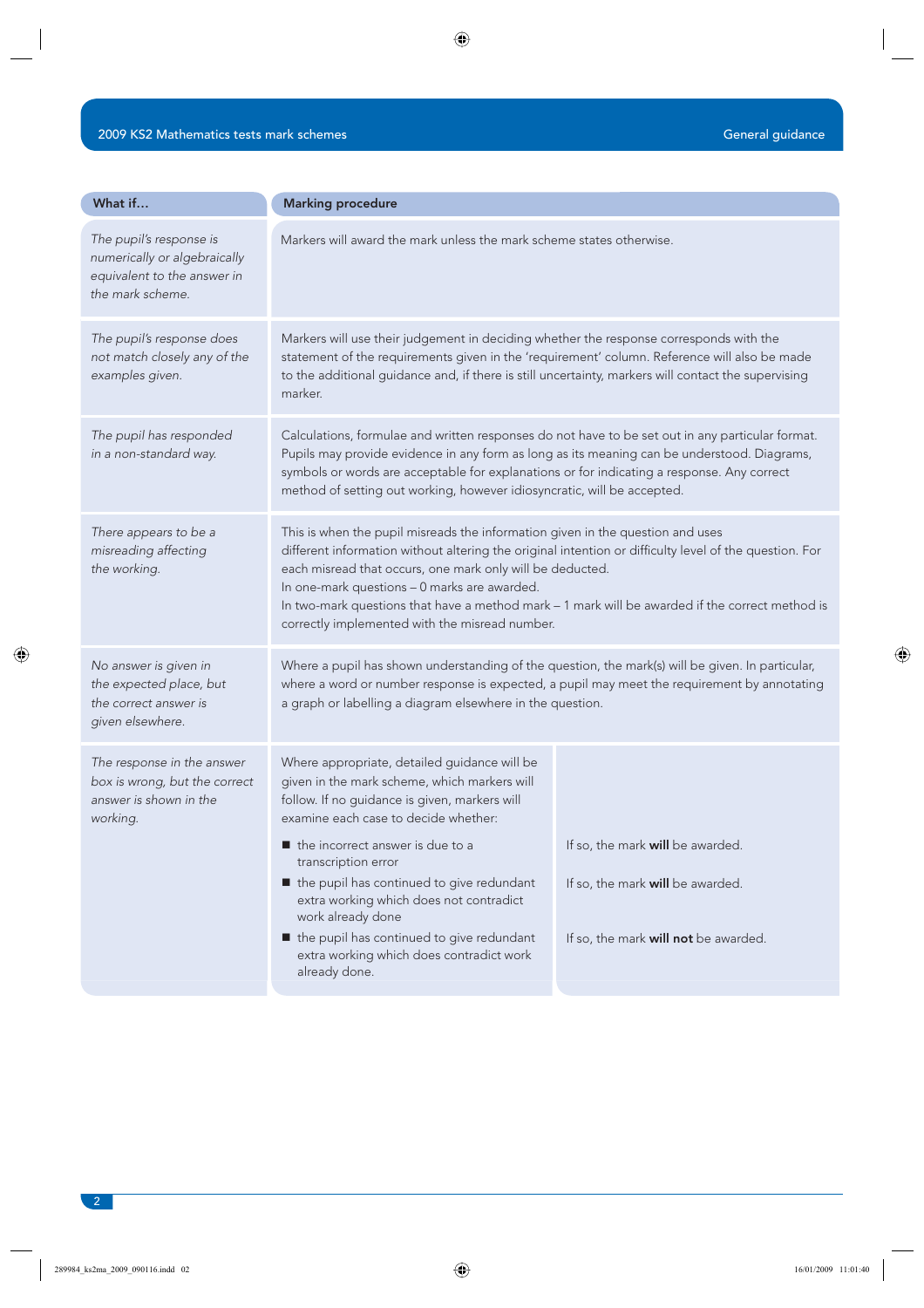| What if                                                                                                        | <b>Marking procedure</b>                                                                                                                                                                                                                                  |  |  |
|----------------------------------------------------------------------------------------------------------------|-----------------------------------------------------------------------------------------------------------------------------------------------------------------------------------------------------------------------------------------------------------|--|--|
| The pupil's answer is correct<br>but the wrong working is<br>shown.                                            | A correct response will always be marked as correct.                                                                                                                                                                                                      |  |  |
| The correct response has<br>been crossed out and<br>not replaced.                                              | Any legible crossed-out work that has not been replaced will be marked according to the mark<br>scheme. If the work is replaced, then crossed-out work will not be considered.                                                                            |  |  |
| More than one answer<br>is given.                                                                              | If all answers are correct (or a range of answers is given, all of which are correct), the mark will be<br>awarded unless prohibited by the mark scheme. If both correct and incorrect responses are given,<br>no mark will be awarded.                   |  |  |
| The answer is correct<br>but, in a later part of the<br>question, the pupil has<br>contradicted this response. | A mark given for one part will not be disallowed for working or answers given in a different part,<br>unless the mark scheme specifically states otherwise.                                                                                               |  |  |
| The pupil has drawn lines<br>which do not meet at the<br>correct point.                                        | Markers will interpret the phrase 'slight inaccuracies in drawing' to mean 'within or on a circle of<br>radius 2mm with centre at the correct point'.<br>outside the circle<br>within the circle<br>on the circle<br>not accepted<br>accepted<br>accepted |  |  |

#### Recording marks awarded on the test paper

All questions, even those not attempted by the pupil, will be marked with a '1' or '0' entered in each marking space.

not accepted

A two-mark question which is correct will have '1' entered in both marking spaces. A two-mark question which is incorrect, but which has sufficient evidence of working or method as required by the mark scheme, will have '1' entered in the first marking space and '0' in the second. Otherwise '0' will be entered in both marking spaces.

For the written tests, the total number of marks gained on each double page will be written in the space at the bottom of the right-hand page. For all of the tests, the total number of marks gained on each paper will be recorded on the front of the test paper.

Test A carries a total of 40 marks. Test B also carries a total of 40 marks. The mental mathematics test carries a total of 20 marks.

The 2009 key stage 2 mathematics tests and mark schemes were developed by the Test Development Team at Pearson Research and Assessment on behalf of QCA.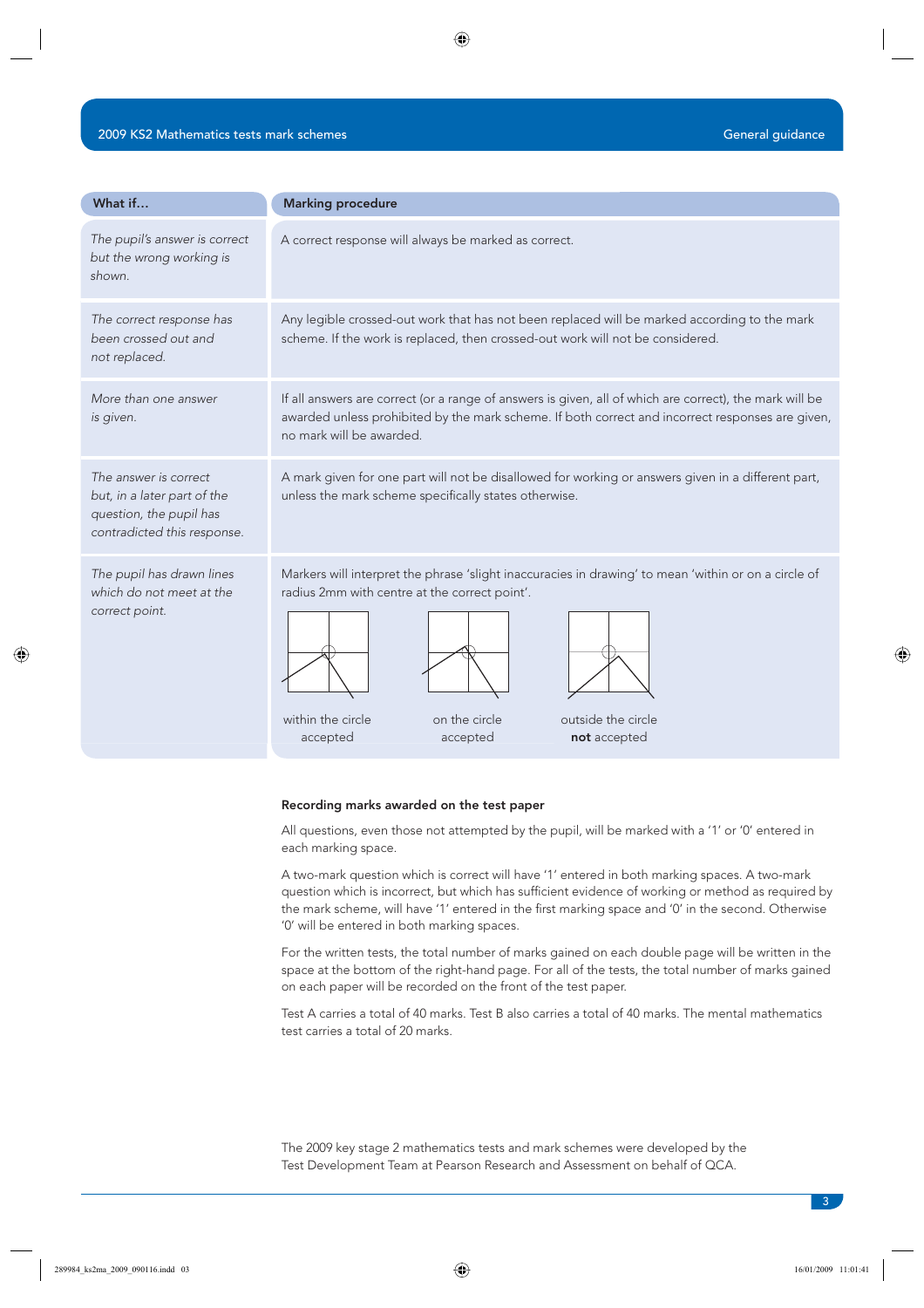#### Marking specific types of question - summary of additional guidance

#### Responses involving money

|                                                                      | Accept                                                                                                                                                                                                                                | Do not accept                                                                                                                                                                           |
|----------------------------------------------------------------------|---------------------------------------------------------------------------------------------------------------------------------------------------------------------------------------------------------------------------------------|-----------------------------------------------------------------------------------------------------------------------------------------------------------------------------------------|
| Where the £<br>sign is given<br>for example:<br>£3.20, £7<br>£       | £3.20<br>£7<br>£7.00<br>Any unambiguous indication of the correct amount, eg<br>£3.20p<br>£3 20 pence<br>£3 20<br>£3,20<br>£3-20<br>£3:20                                                                                             | Incorrect placement of pounds or pence, eg<br>£320<br>£320p<br>Incorrect placement of decimal point, or incorrect use<br>or omission of 0, eg<br>£3.2<br>£3 200<br>£320<br>$£3 - 2 - 0$ |
| Where the p<br>sign is given<br>for example:<br>40 <sub>p</sub><br>p | 40p<br>Any unambiguous indication of the correct amount, eg<br>£0.40p                                                                                                                                                                 | Incorrect or ambiguous use of pounds or pence, eg<br>0.40p<br>f40p                                                                                                                      |
| Where no<br>sign is given<br>for example:<br>£3.20, 40p              | £3.20<br>40p<br>£0.40<br>320 <sub>p</sub><br>Any unambiguous indication of the correct amount, eg<br>£3.20p<br>f0.40p<br>£3 20 pence<br>f.40p<br>£3 20<br>f.40<br>£3,20<br>40<br>£3-20<br>0.40<br>£3:20<br>3.20<br>320<br>3 pounds 20 | Incorrect or ambiguous use of pounds or pence, eg<br>£320<br>£40<br>£320p<br>f40p<br>£3.2<br>0.4<br>3.20 <sub>p</sub><br>0.40 <sub>p</sub>                                              |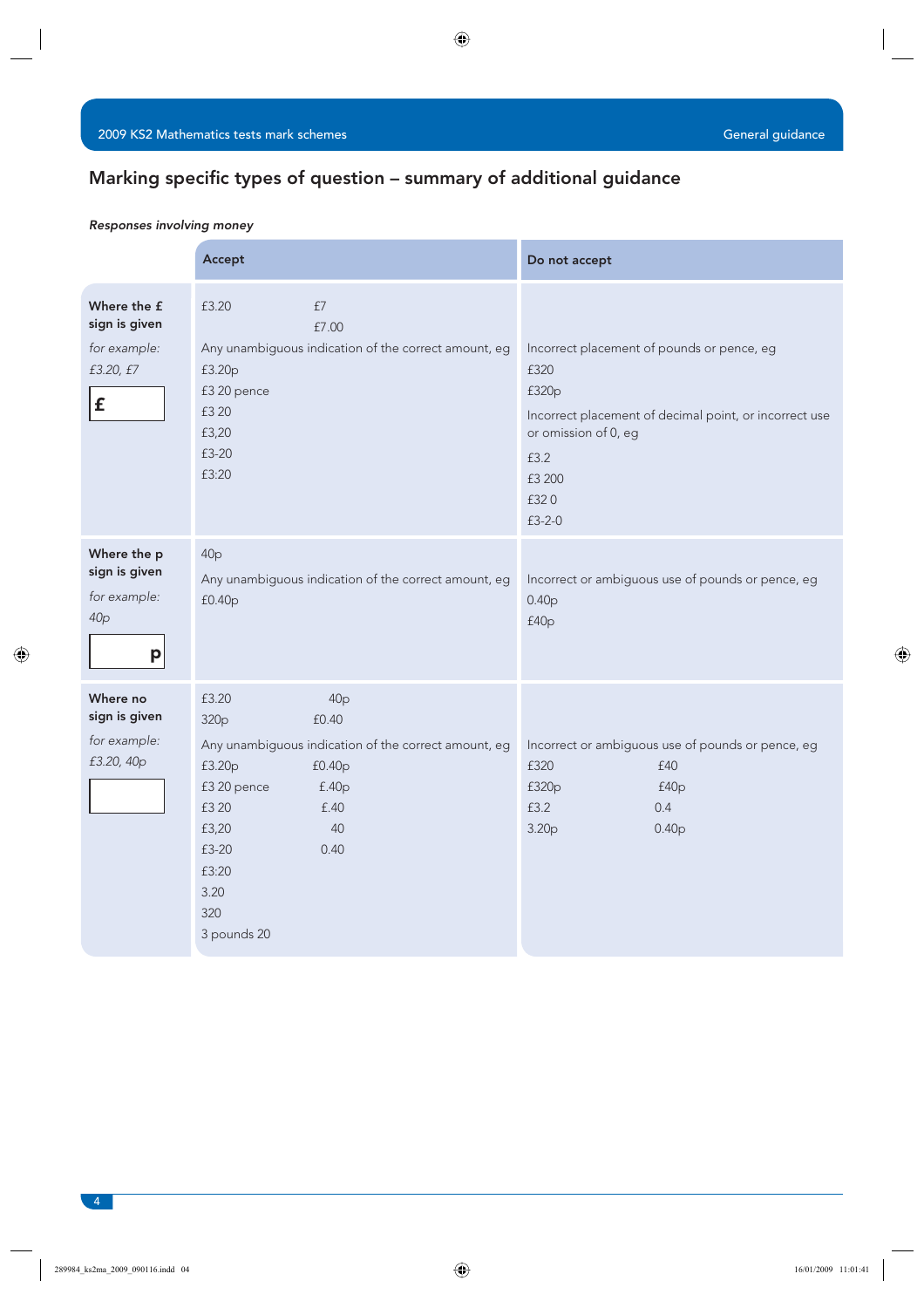#### Responses involving time

|                                                             | Accept                                                                                                                                                                                                           | Do not accept                                                                                                                                                  |
|-------------------------------------------------------------|------------------------------------------------------------------------------------------------------------------------------------------------------------------------------------------------------------------|----------------------------------------------------------------------------------------------------------------------------------------------------------------|
| A time<br>interval<br>for example:<br>2 hours 30<br>minutes | 2 hours 30 minutes<br>Any unambiguous, correct indication, eg<br>$2\frac{1}{2}$ hours<br>2.5 hours<br>2h 30<br>2h 30 min<br>2 3 0<br>150 minutes<br>150<br>Digital electronic time, ie<br>2:30                   | Incorrect or ambiguous time interval, eg<br>2.30<br>$2 - 30$<br>2,30<br>230<br>2.3<br>2.3 hours<br>2.3h<br>2h <sub>3</sub><br>2.30 min                         |
| A specific<br>time<br>for example:<br>8:40am, 17:20         | 8:40am<br>8:40<br>twenty to nine<br>Any unambiguous, correct indication, eg<br>08.40<br>8.40<br>0840<br>8 4 0<br>$8 - 40$<br>8,40<br>Unambiguous change to 12 or 24 hour clock, eg<br>17:20 as 5:20pm or 17:20pm | Incorrect time, eg<br>8.4am<br>8.40pm<br>Incorrect placement of separators, spaces, etc or<br>incorrect use or omission of 0, eg<br>840<br>8:4:0<br>8.4<br>084 |

#### Responses involving measures

|                                                                          | Accept                                                                                                  | Do not accept                                     |
|--------------------------------------------------------------------------|---------------------------------------------------------------------------------------------------------|---------------------------------------------------|
| Where units<br>are given<br>(eg kg, m, l)<br>for example:<br>8.6kg<br>kg | 8.6kg<br>Any unambiguous indication of the correct<br>measurement, eg<br>8.60kg<br>8.6000kg<br>8kg 600g | Incorrect or ambiguous use of units, eg<br>8600kg |

#### Note

If a pupil leaves the answer box empty but writes the answer elsewhere on the page, then that answer must be consistent with the units given in the answer box and the conditions listed above.

If a pupil changes the unit given in the answer box, then their answer must be equivalent to the correct answer using the unit they have chosen, unless otherwise indicated in the mark scheme.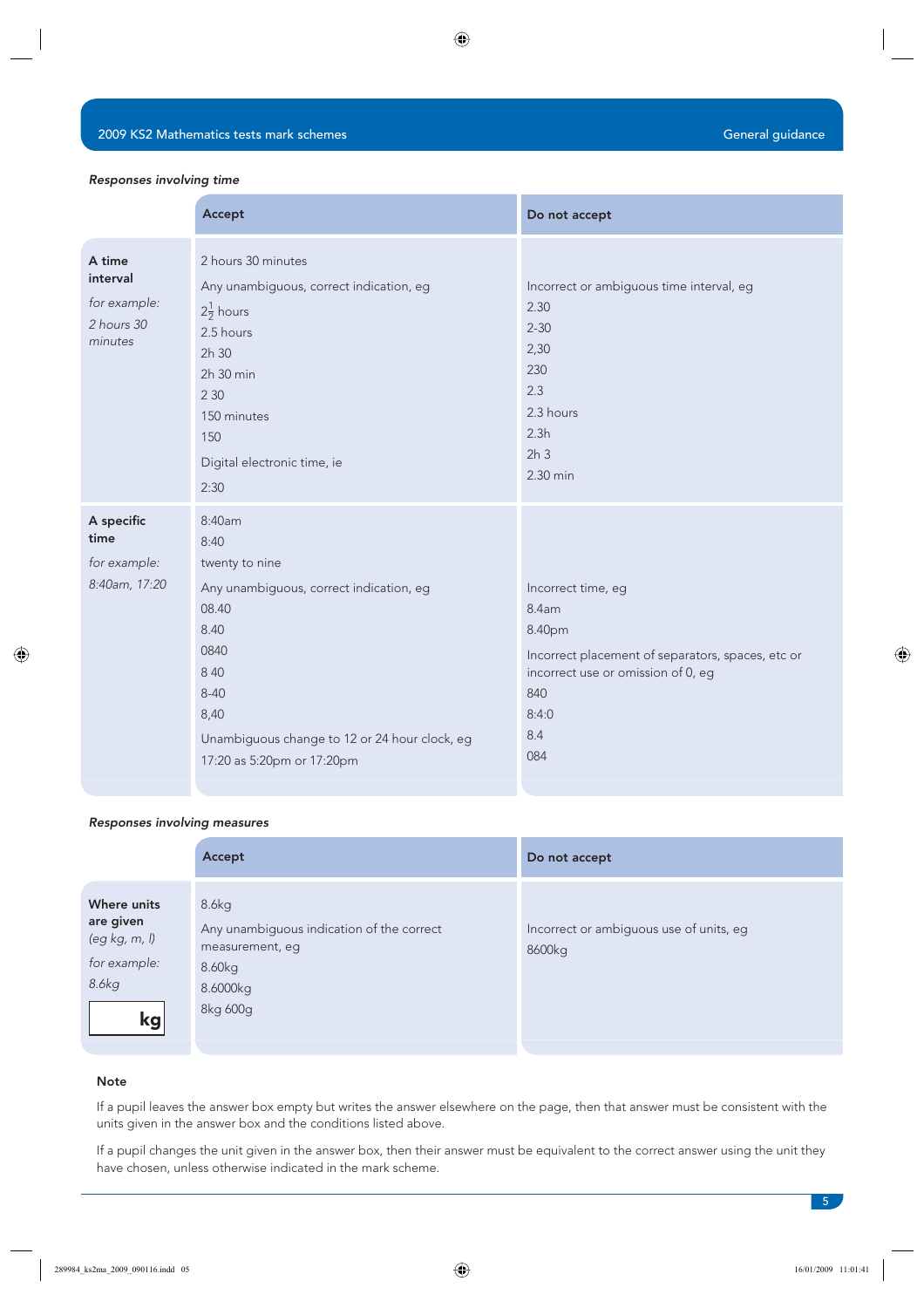### Test A questions 1–5

| Question       | Requirement                                                                                       | <b>Mark</b>          | <b>Additional guidance</b>                                                                                                                                   |
|----------------|---------------------------------------------------------------------------------------------------|----------------------|--------------------------------------------------------------------------------------------------------------------------------------------------------------|
| $\mathbf{1}$   | Time circled as shown:<br>12:30am<br>12:30pm<br>11:30am<br>(11:30 <sub>pm</sub> )<br>3am          | 1m                   | Do not award the mark if additional incorrect<br>times are circled.<br>Accept alternative unambiguous indications, eg<br>time ticked, crossed or underlined. |
| $\overline{2}$ | $\bf 7$<br>$\mathbf 2$<br>$\bf 6$<br>4<br>$^+$<br>OR<br>$\bf 7$<br>$\mathbf{2}$<br>6<br>$^+$<br>4 | 1 <sub>m</sub>       | Numbers may be added in either order.                                                                                                                        |
| $\mathsf 3$    | The correct tile ticked as shown:                                                                 | 1 <sub>m</sub>       | Accept alternative unambiguous indications, eg<br>tile crossed or circled.                                                                                   |
|                |                                                                                                   |                      |                                                                                                                                                              |
| 4a             | Diagrams completed as shown:<br>35<br>85<br>15                                                    | 1 <sub>m</sub>       |                                                                                                                                                              |
| 4b             | 70<br>150<br>10                                                                                   | 1 <sub>m</sub><br>U1 |                                                                                                                                                              |
| 5a             | $15\,$                                                                                            | 1m                   |                                                                                                                                                              |
| ${\bf 5b}$     | <b>USA</b>                                                                                        | 1 <sub>m</sub>       | Accept unambiguous abbreviations or<br>recognisable misspellings.                                                                                            |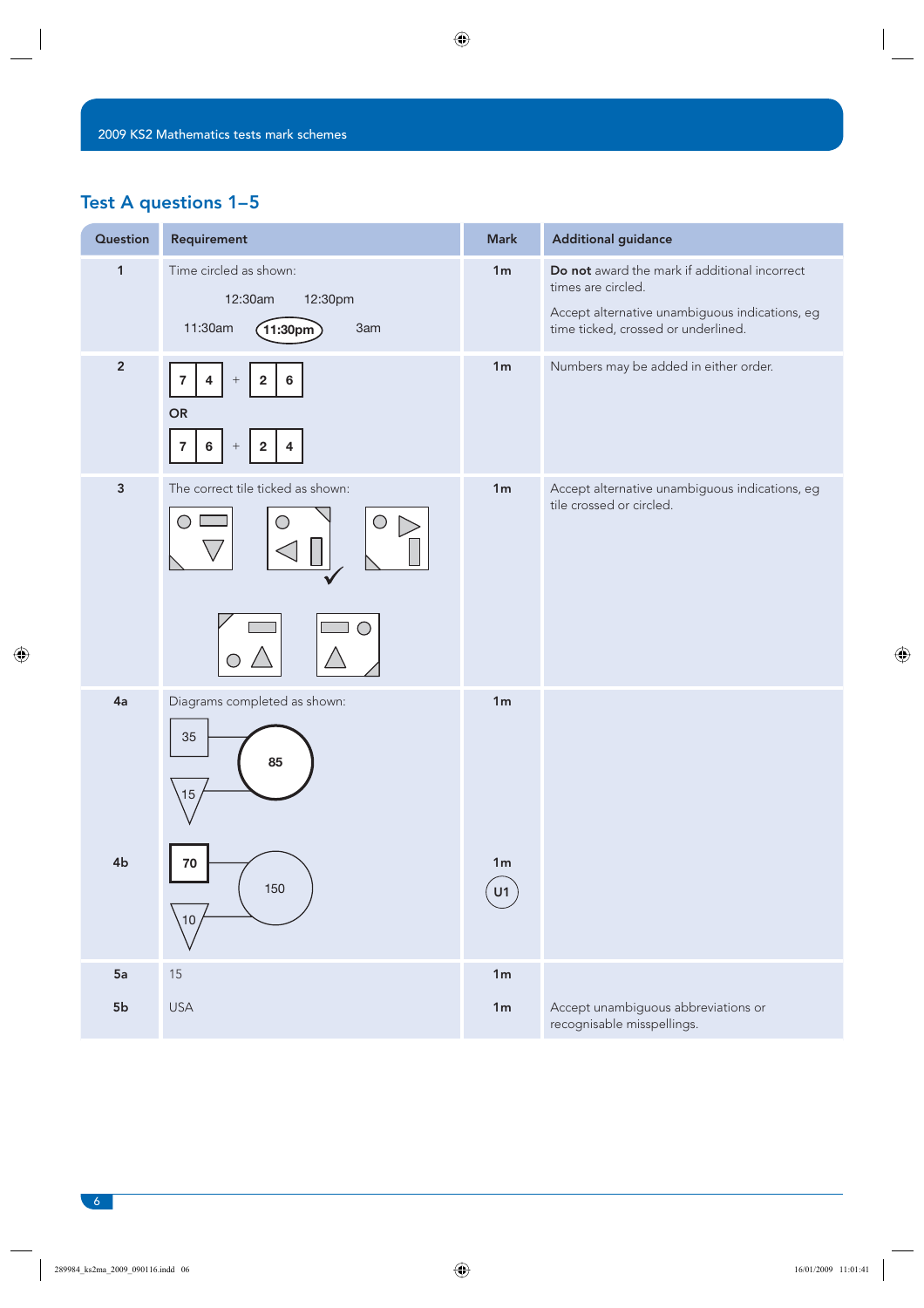### Test A questions 6–10

| Question        | Requirement                                                                                                                                                                                                                                                                   | <b>Mark</b>    | <b>Additional guidance</b>                                                                                                                                      |
|-----------------|-------------------------------------------------------------------------------------------------------------------------------------------------------------------------------------------------------------------------------------------------------------------------------|----------------|-----------------------------------------------------------------------------------------------------------------------------------------------------------------|
| 6a              | 3                                                                                                                                                                                                                                                                             | 1 <sub>m</sub> |                                                                                                                                                                 |
| 6b              | Award TWO marks for the correct answer of 200<br>If the answer is incorrect, award ONE mark for<br>evidence of appropriate working, eg:<br>$60 + 60 = 120$<br>$20 + 20 + 20 + 20 = 80$<br>$120 + 80 =$ wrong answer<br><b>OR</b><br>$\Box$ (60 × 2) + (20 × 4) = wrong answer | Up to 2m       | Working must be carried through to reach an<br>answer for the award of ONE mark.                                                                                |
| $\overline{7}$  | 16                                                                                                                                                                                                                                                                            | 1 <sub>m</sub> |                                                                                                                                                                 |
| 8               | Diagram completed as shown:<br>mirror line                                                                                                                                                                                                                                    | 1 <sub>m</sub> | Accept slight inaccuracies in drawing<br>(see page 3 for guidance).<br>Shape need not be shaded.                                                                |
| 9               | Diagram completed correctly as shown:<br>$\Omega$                                                                                                                                                                                                                             | 1 <sub>m</sub> | Do not award the mark if additional incorrect lines<br>are drawn.<br>Lines need not touch the shapes or number line<br>provided the intended accuracy is clear. |
| 10a             | 27                                                                                                                                                                                                                                                                            | 1 <sub>m</sub> |                                                                                                                                                                 |
| 10 <sub>b</sub> | Graph completed as shown:<br>14<br>12<br>10<br>Number<br>8<br>of players<br>6<br>4<br>$\overline{c}$<br>$\Omega$<br>16-20 21-25 26-30 31-35 36-40 41-45<br>Age in years                                                                                                       | 1 <sub>m</sub> | Accept slight inaccuracies in drawing provided the<br>intention is clear.<br>Bar need not be shaded.                                                            |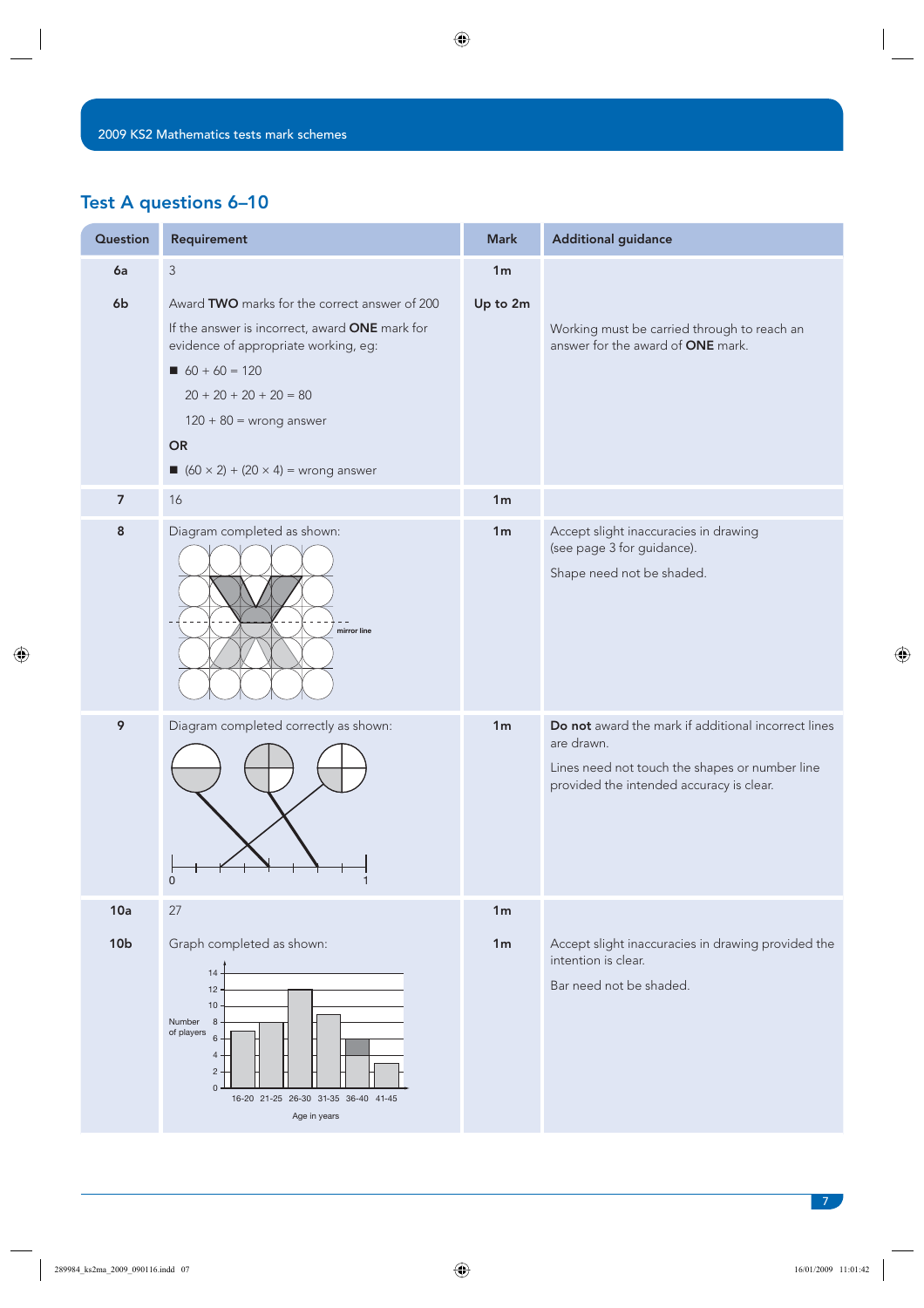### Test A questions 11–12

| Question        | Requirement                                                                                                                                                                                                                                                                                                                                                                                                                                                                                                                                                                                                              | <b>Mark</b>          | <b>Additional guidance</b>                                                                                                                                                                                                                                                                                                                                                                                                         |
|-----------------|--------------------------------------------------------------------------------------------------------------------------------------------------------------------------------------------------------------------------------------------------------------------------------------------------------------------------------------------------------------------------------------------------------------------------------------------------------------------------------------------------------------------------------------------------------------------------------------------------------------------------|----------------------|------------------------------------------------------------------------------------------------------------------------------------------------------------------------------------------------------------------------------------------------------------------------------------------------------------------------------------------------------------------------------------------------------------------------------------|
| 11a             | £4.79                                                                                                                                                                                                                                                                                                                                                                                                                                                                                                                                                                                                                    | 1 <sub>m</sub>       |                                                                                                                                                                                                                                                                                                                                                                                                                                    |
| 11 <sub>b</sub> | Award TWO marks for the correct answer of £2.35<br>If the answer is incorrect, award ONE mark for<br>evidence of appropriate working, eg<br>$2.50 \div 2 = 1.25$<br>$1.25 + 1.40 = 2.65$<br>$5 - 2.65$ = wrong answer                                                                                                                                                                                                                                                                                                                                                                                                    | Up to 2m             | Accept for ONE mark £235 OR £235p as evidence<br>of appropriate working.<br>Working must be carried through to reach an<br>answer for the award of <b>ONE</b> mark.                                                                                                                                                                                                                                                                |
| 12              | An explanation which gives a counter-example<br>to illustrate that not all numbers ending in 4 are<br>multiples of 4, eg:<br>■ '14 is not a multiple of 4'<br>■ '4, 24 and 44 are multiples of 4, but not 14<br>and $34'$<br>$\blacksquare$ '14 or 34 don't work'<br>$\blacksquare$ '54'<br><b>OR</b><br>an explanation which recognises that only<br>numbers ending in 4 which have an even number<br>of tens are multiples of 4, eg:<br>■ 'It has to have an even number of 10s as well,<br>like 20 or 40'<br>$\blacksquare$ '14, 24, 34, 44, 54, 64 – only half of them are'<br>■ '4 doesn't go into 10 so 14 isn't'. | 1 <sub>m</sub><br>U1 | No mark is awarded for circling 'No' alone.<br>Do not accept vague or incomplete explanations,<br>eg:<br>Some numbers end in a 4 but aren't multiples<br>of 4'<br>$\blacksquare$ '16 doesn't end in 4'<br>■ 'Not all multiples of 4 end in 4'<br>■ '24 is a multiple of 4 but the next one isn't'<br>■ '4, 8, 12, 16, 20, 24 etc'.<br>If 'Yes' is circled but a correct, unambiguous<br>explanation is given, then award the mark. |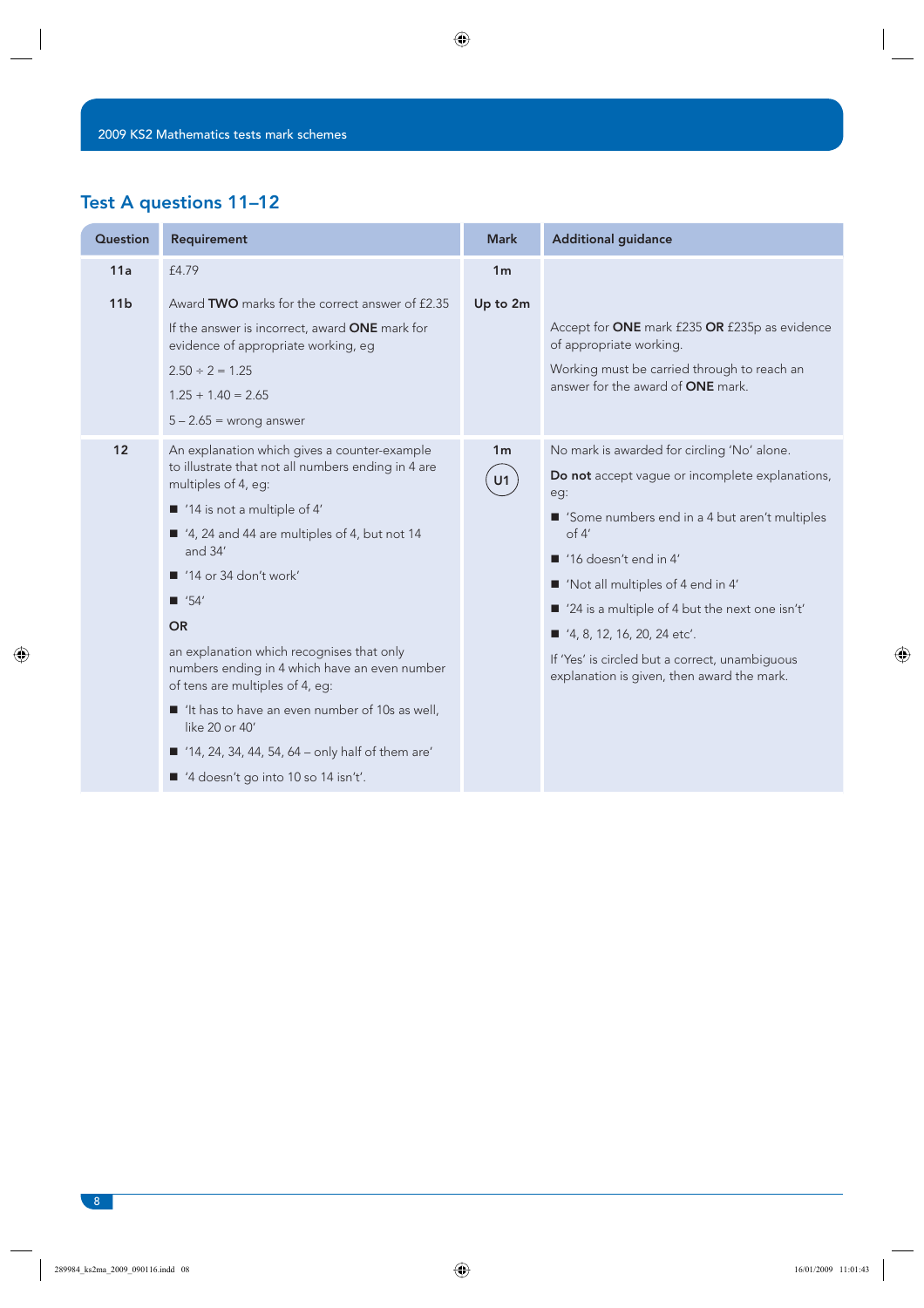### Test A questions 13–17

| <b>Question</b> | Requirement                                                                                                                                                                                | <b>Mark</b>    | <b>Additional guidance</b>                                                                                                                                                                                     |
|-----------------|--------------------------------------------------------------------------------------------------------------------------------------------------------------------------------------------|----------------|----------------------------------------------------------------------------------------------------------------------------------------------------------------------------------------------------------------|
| 13a             | rhombus                                                                                                                                                                                    | 1 <sub>m</sub> | Accept unambiguous abbreviations or<br>recognisable misspellings.                                                                                                                                              |
| 13 <sub>b</sub> | kite                                                                                                                                                                                       | 1 <sub>m</sub> | Accept unambiguous abbreviations or<br>recognisable misspellings.                                                                                                                                              |
| 14              | 0.2<br>0.25<br>0.4<br>0.45<br>(0.75)<br>0.6                                                                                                                                                | 1 <sub>m</sub> | Do not award the mark if additional incorrect<br>numbers are circled.<br>Accept alternative unambiguous indications, eg<br>numbers ticked, crossed or underlined.                                              |
| 15              | 8                                                                                                                                                                                          | 1 <sub>m</sub> |                                                                                                                                                                                                                |
| 16a             | 350                                                                                                                                                                                        | 1 <sub>m</sub> |                                                                                                                                                                                                                |
| 16 <sub>b</sub> | Arrow drawn to 400 as shown:<br>900 ml<br>600 ml<br>300ml                                                                                                                                  | 1 <sub>m</sub> | Arrow should be closer to 400 than to 350 or 450<br>for the award of the mark.<br>Accept alternative unambiguous indications of the<br>correct level, provided the intention is clear, eg<br>container shaded. |
| 17              | Award TWO marks for the correct answer of 150<br>If the answer is incorrect, award ONE mark for<br>evidence of appropriate working, eg<br>$800 \div 2 = 400$<br>$400 - 250 =$ wrong answer | Up to 2m<br>U1 | Working must be carried through to reach an<br>answer for the award of <b>ONE</b> mark.                                                                                                                        |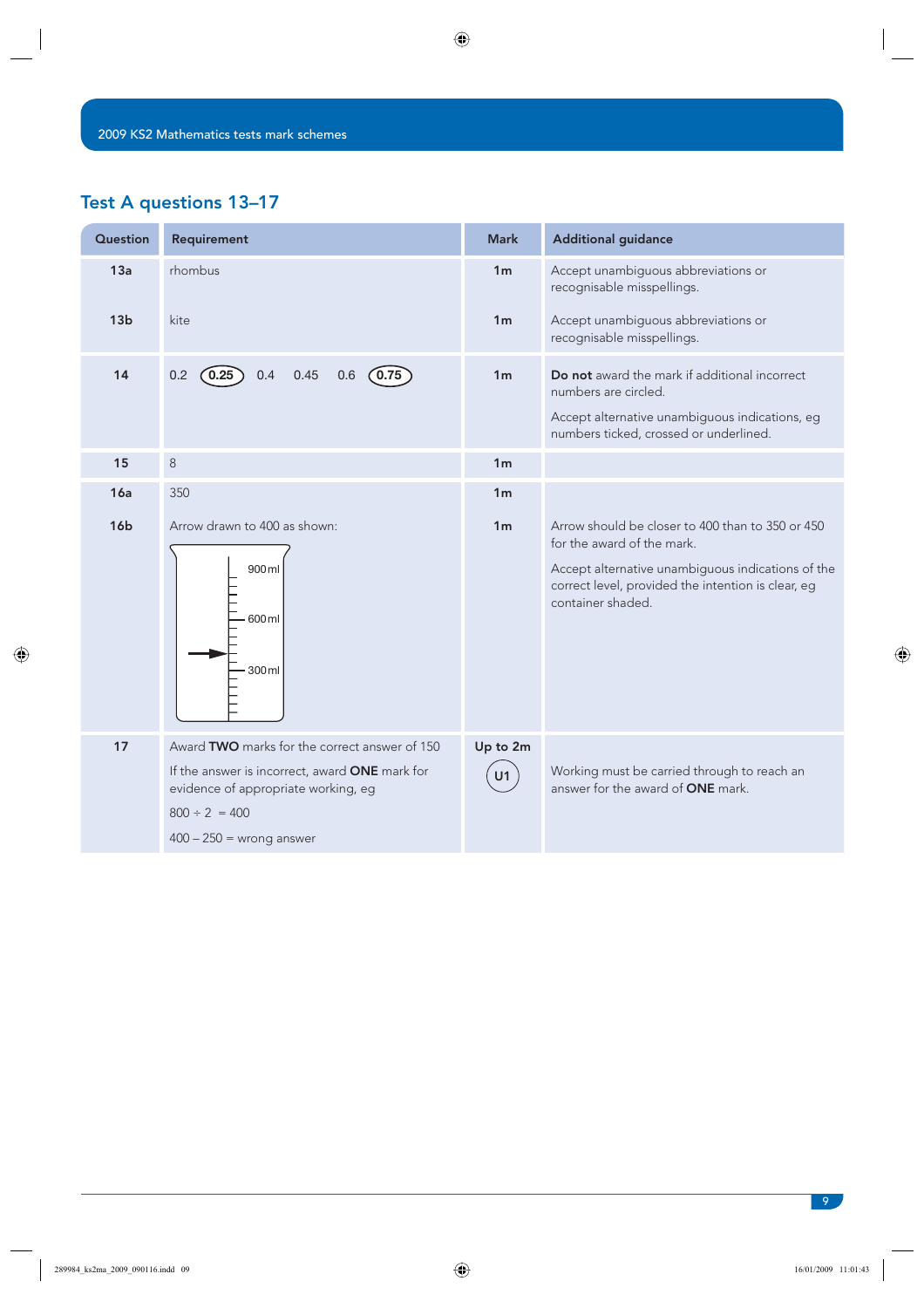### Test A questions 18–20

| Question               | Requirement                                                                                                                                                                                                                                                                                                                                                                                                                                                                                                                                          | <b>Mark</b>                      | <b>Additional guidance</b>                                                                                                                                                                                                                                                                                                                                                                                                                                                                              |
|------------------------|------------------------------------------------------------------------------------------------------------------------------------------------------------------------------------------------------------------------------------------------------------------------------------------------------------------------------------------------------------------------------------------------------------------------------------------------------------------------------------------------------------------------------------------------------|----------------------------------|---------------------------------------------------------------------------------------------------------------------------------------------------------------------------------------------------------------------------------------------------------------------------------------------------------------------------------------------------------------------------------------------------------------------------------------------------------------------------------------------------------|
| 18                     | Award TWO marks for the correct answer of<br>60 AND 90<br>If the answer is incorrect, award ONE mark for:<br>both numbers correct and one or more<br>additional factors of 180<br><b>OR</b><br>both numbers correct and one number which is<br>not a factor of 180<br><b>OR</b><br>one number correct and none incorrect.                                                                                                                                                                                                                            | Up to 2m                         | Numbers may be given in either order.<br>eg 30, 45, 60, 90<br>eg 60, 90, 100<br>eg 60                                                                                                                                                                                                                                                                                                                                                                                                                   |
| 19                     | Award TWO marks for the correct answer of 34314<br>If the answer is incorrect, award <b>ONE</b> mark for<br>evidence of appropriate working which contains<br>no more than ONE arithmetical error, eg:<br>long multiplication algorithm, eg<br>602<br>$\times$ 57<br>30100<br>4214<br>wrong answer<br>grid method, eg<br>600<br>2<br>50<br>30000 100<br>$7^{\circ}$<br>4200 14<br>= wrong answer<br>partitioning method, eg<br>$602 \times 10 = 6020$<br>$602 \times 20 = 12040$<br>$602 \times 20 = 12040$<br>$602 \times 7 = 4214$<br>wrong answer | Up to 2m                         | In all cases accept follow-through of ONE error in<br>working.<br>Do not award any marks if:<br>the error is in the place value, eg the omission<br>of the zero when multiplying by five tens, eg<br>602<br>$\times$ 57<br>3010<br>4214<br>wrong answer<br>the final (answer) line of digits is missing.<br>Variations on algorithms are acceptable, provided<br>they represent viable and complete methods.<br>Working must be carried through to reach an<br>answer for the award of <b>ONE</b> mark. |
| 20a<br>20 <sub>b</sub> | 34<br>70                                                                                                                                                                                                                                                                                                                                                                                                                                                                                                                                             | 1 <sub>m</sub><br>1 <sub>m</sub> |                                                                                                                                                                                                                                                                                                                                                                                                                                                                                                         |
|                        |                                                                                                                                                                                                                                                                                                                                                                                                                                                                                                                                                      |                                  |                                                                                                                                                                                                                                                                                                                                                                                                                                                                                                         |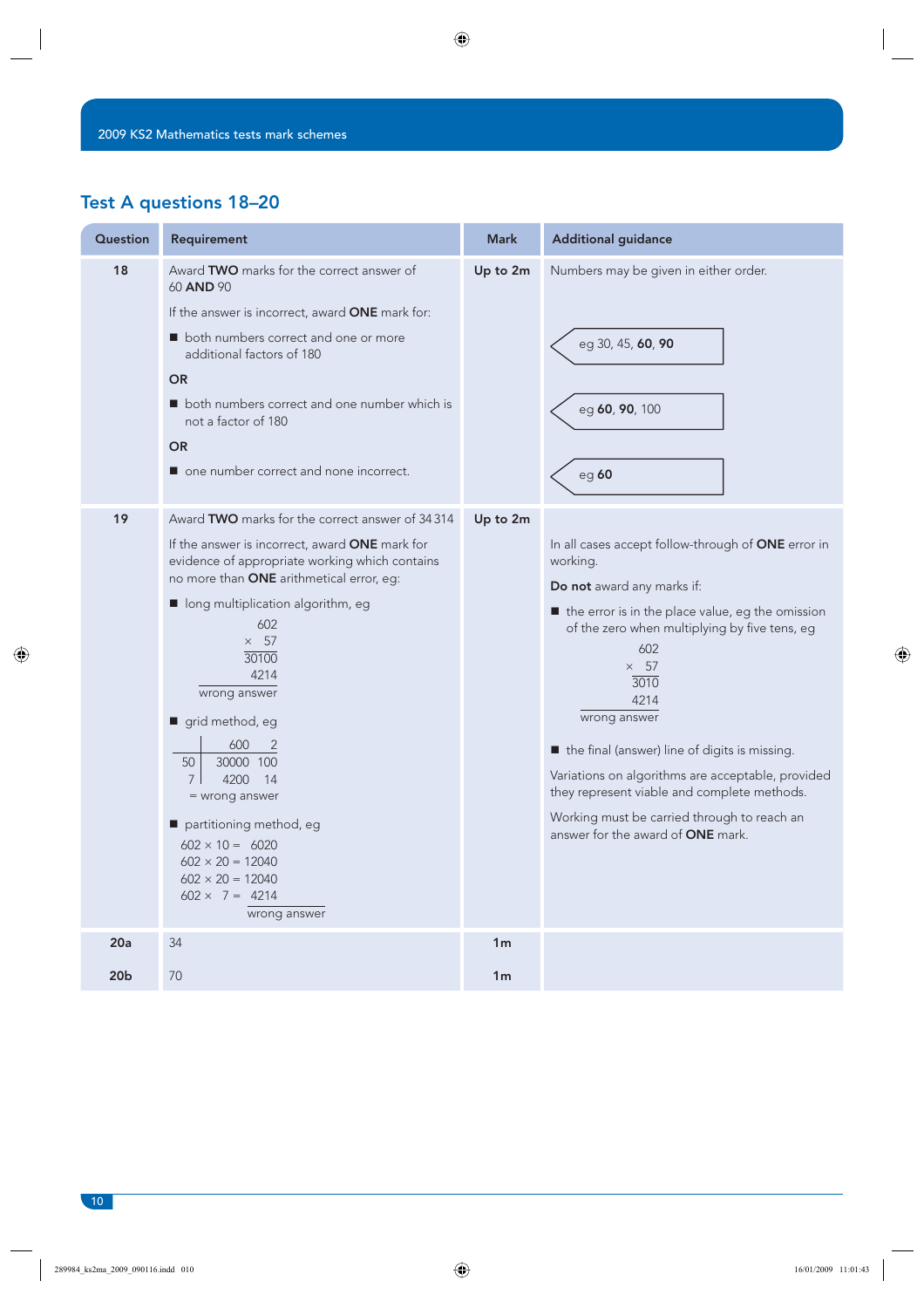### Test A questions 21–24

| Question        | Requirement                                                                                                                                                                                                                                                                                                                                                                                                                                                                 | <b>Mark</b>          | <b>Additional guidance</b>                                                                                                                                                                                                                                                                                                                   |
|-----------------|-----------------------------------------------------------------------------------------------------------------------------------------------------------------------------------------------------------------------------------------------------------------------------------------------------------------------------------------------------------------------------------------------------------------------------------------------------------------------------|----------------------|----------------------------------------------------------------------------------------------------------------------------------------------------------------------------------------------------------------------------------------------------------------------------------------------------------------------------------------------|
| 21a             | 20%                                                                                                                                                                                                                                                                                                                                                                                                                                                                         | 1 <sub>m</sub>       | Do not accept equivalent fractions or decimals.                                                                                                                                                                                                                                                                                              |
| 21 <sub>b</sub> | An explanation which recognises that 25% chose<br>Jack, eg:<br>A quarter of the children guessed Jack and<br>that is 10 out of 40'<br>10 out of 40 ( $\frac{1}{4}$ ) were correct and the pie chart<br>shows $\frac{1}{4}$ chose Jack'<br>Half guessed Amir which is 20 and Jack is half<br>of that which is 10'<br>■ '10 guessed right and the pie chart shows three<br>times as many chose the other runners'<br>■ '25% chose Jack and 25% were correct'<br>10<br>correct | 1 <sub>m</sub><br>U1 | No mark is awarded for 'Jack' alone.<br>Do not accept vague or incomplete explanations,<br>eg:<br>"There were 40 children altogether'<br>■ 'Less than half chose Jack'<br>■ 'Because Jack is the fastest'.<br>If the answer to 'Who won the race?' is incorrect,<br>but a correct, unambiguous explanation is given,<br>then award the mark. |
| 22              | Two fractions circled as shown:<br>9<br>$\frac{6}{10}$<br>6<br>$\frac{2}{3}$<br>$\frac{1}{12}$<br>$\overline{20}$<br>15                                                                                                                                                                                                                                                                                                                                                     | 1 <sub>m</sub>       | Do not award the mark if additional incorrect<br>fractions are circled.<br>Accept alternative unambiguous indications, eg<br>fractions ticked, crossed or underlined.                                                                                                                                                                        |
| 23a             | $(-10, -4)$                                                                                                                                                                                                                                                                                                                                                                                                                                                                 | 1 <sub>m</sub>       | Coordinates must be written in the correct order.                                                                                                                                                                                                                                                                                            |
| 23 <sub>b</sub> | (0, 8)                                                                                                                                                                                                                                                                                                                                                                                                                                                                      | 1 <sub>m</sub>       | Accept unambiguous answers written on the<br>diagram.<br>Award ONE mark if the answer to 23a is $(0, 8)$<br>AND the answer to 23b is $(-10, -4)$ .                                                                                                                                                                                           |
| 24              | Award <b>TWO</b> marks for the correct answer of 20                                                                                                                                                                                                                                                                                                                                                                                                                         | Up to 2m             |                                                                                                                                                                                                                                                                                                                                              |
|                 | If the answer is incorrect, award ONE mark for<br>evidence of appropriate working, eg<br>Small square = $36 - 28 = 8$                                                                                                                                                                                                                                                                                                                                                       | U1                   | Working must be carried through to reach an<br>answer for the award of ONE mark.                                                                                                                                                                                                                                                             |
|                 | Large square = $28 - 8$                                                                                                                                                                                                                                                                                                                                                                                                                                                     |                      |                                                                                                                                                                                                                                                                                                                                              |
|                 | = wrong answer                                                                                                                                                                                                                                                                                                                                                                                                                                                              |                      |                                                                                                                                                                                                                                                                                                                                              |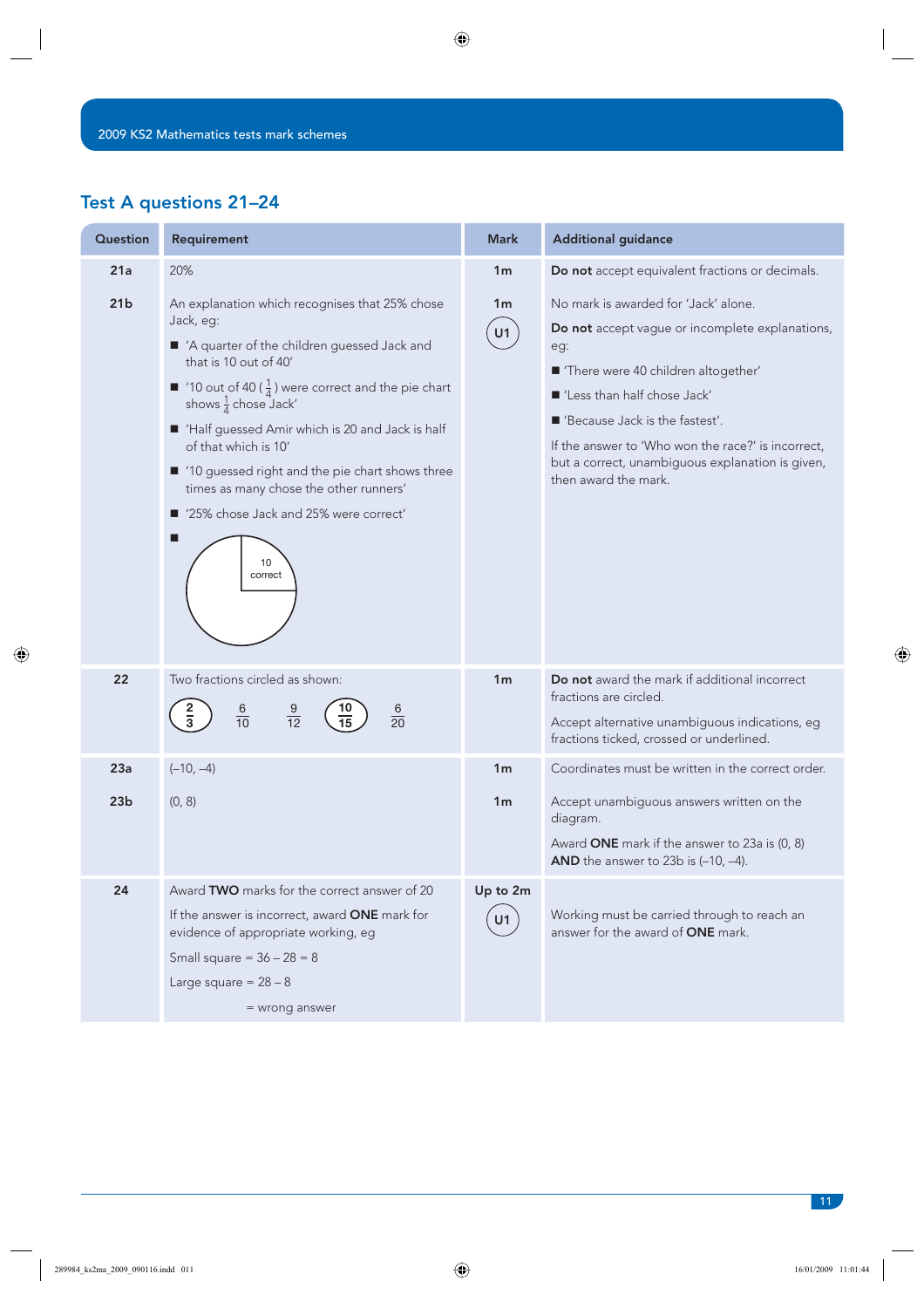### Test B questions 1–3

| Question       | Requirement                                                                                                                                                                                                                                                                                                                                                         | <b>Mark</b>    | <b>Additional guidance</b>                                                                                                                                     |
|----------------|---------------------------------------------------------------------------------------------------------------------------------------------------------------------------------------------------------------------------------------------------------------------------------------------------------------------------------------------------------------------|----------------|----------------------------------------------------------------------------------------------------------------------------------------------------------------|
| $\mathbf{1}$   | Award TWO marks for boxes ticked as shown:<br>$\swarrow$<br>$\sqrt{}$<br>$\overline{\mathsf{v}}$<br>If the answer is incorrect, award ONE mark for<br>only one correct box ticked, ie<br>$\checkmark$<br>$\overline{\vee}$<br>OR<br><b>OR</b><br>one additional incorrect box ticked, ie<br>$\checkmark$<br>$\boxed{\checkmark}$<br>$\mathcal V$<br>OR<br>$\sqrt{}$ | Up to 2m       | Accept alternative unambiguous indications such<br>as x or Y.                                                                                                  |
| $\overline{2}$ | Award TWO marks for three numbers correct as<br>shown:<br>500<br>240<br>$\mathbf 2$<br>If the answer is incorrect, award ONE mark for any<br>two numbers correct.                                                                                                                                                                                                   | Up to 2m       |                                                                                                                                                                |
| $\mathbf{3}$   | Two angles ticked as shown:                                                                                                                                                                                                                                                                                                                                         | 1 <sub>m</sub> | Do not award the mark if additional incorrect<br>angles are ticked.<br>Accept alternative unambiguous indications of the<br>correct angles, eg angles circled. |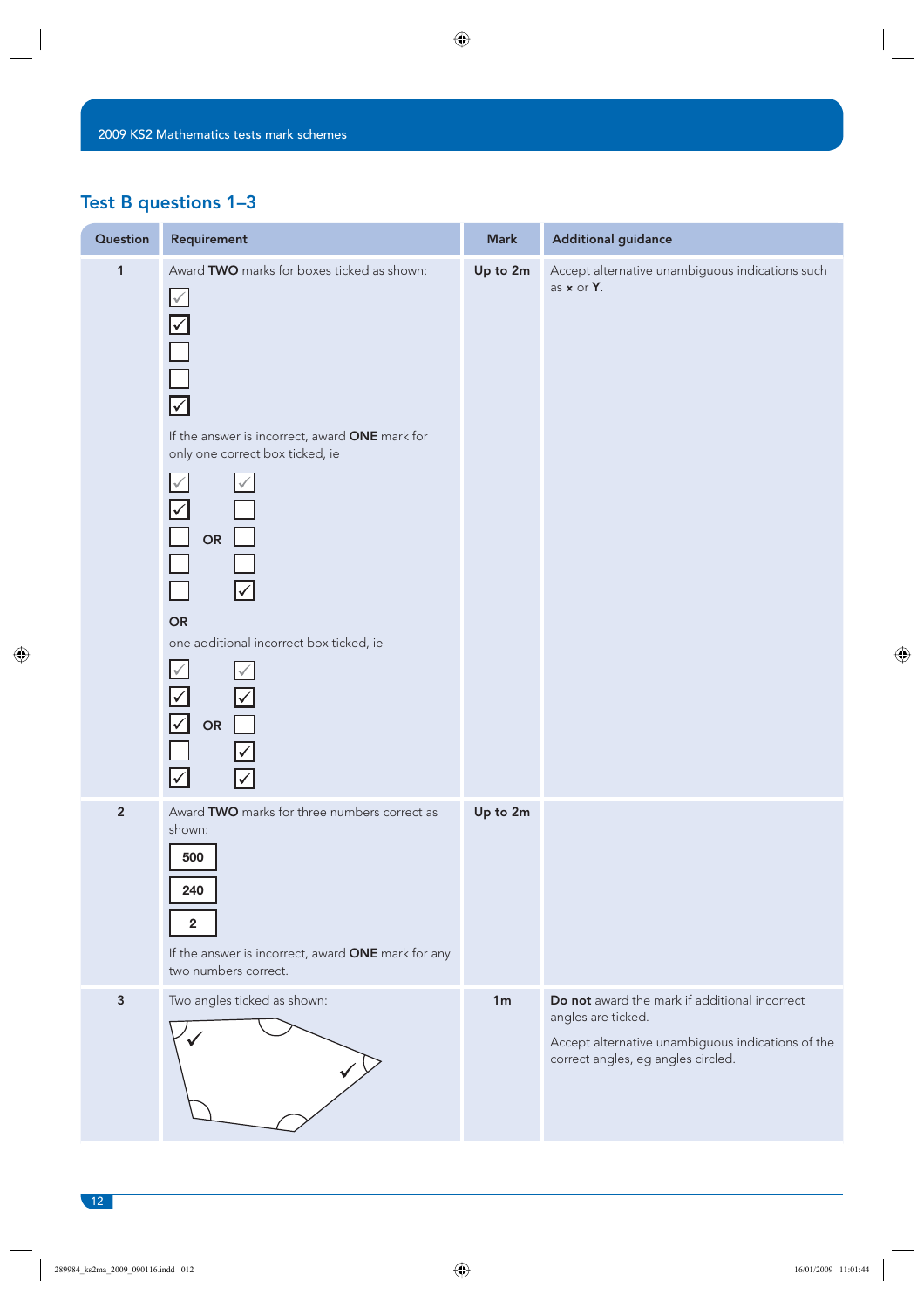### Test B questions 4–8

| Question       | Requirement                                                                                                                                                         | <b>Mark</b>          | <b>Additional guidance</b>                                                                            |
|----------------|---------------------------------------------------------------------------------------------------------------------------------------------------------------------|----------------------|-------------------------------------------------------------------------------------------------------|
| 4a             | $\sqrt{4}$                                                                                                                                                          | 1 <sub>m</sub>       |                                                                                                       |
| 4 <sub>b</sub> | 23                                                                                                                                                                  | 1 <sub>m</sub>       |                                                                                                       |
| 5              | Two coins ticked as shown:                                                                                                                                          | 1 <sub>m</sub><br>U1 | Accept alternative unambiguous indications, eg<br>coins listed, crossed or circled.                   |
| 6              | DBAC                                                                                                                                                                | 1 <sub>m</sub><br>U1 | Accept C A B D.                                                                                       |
| 7a             | Lara                                                                                                                                                                | 1 <sub>m</sub>       | Accept unambiguous abbreviations or<br>recognisable misspellings.                                     |
| 7b             | Grace                                                                                                                                                               | 1 <sub>m</sub>       | Accept unambiguous abbreviations or<br>recognisable misspellings.                                     |
| $\bf 8$        | Award TWO marks for shapes ticked and crossed<br>as shown:<br>v<br>ı<br>If the answer is incorrect, award ONE mark for four<br>shapes ticked and crossed correctly. | Up to 2m             | Accept alternative unambiguous indications such<br>as $Y$ or $N$ .<br>For TWO marks accept:<br>v<br>, |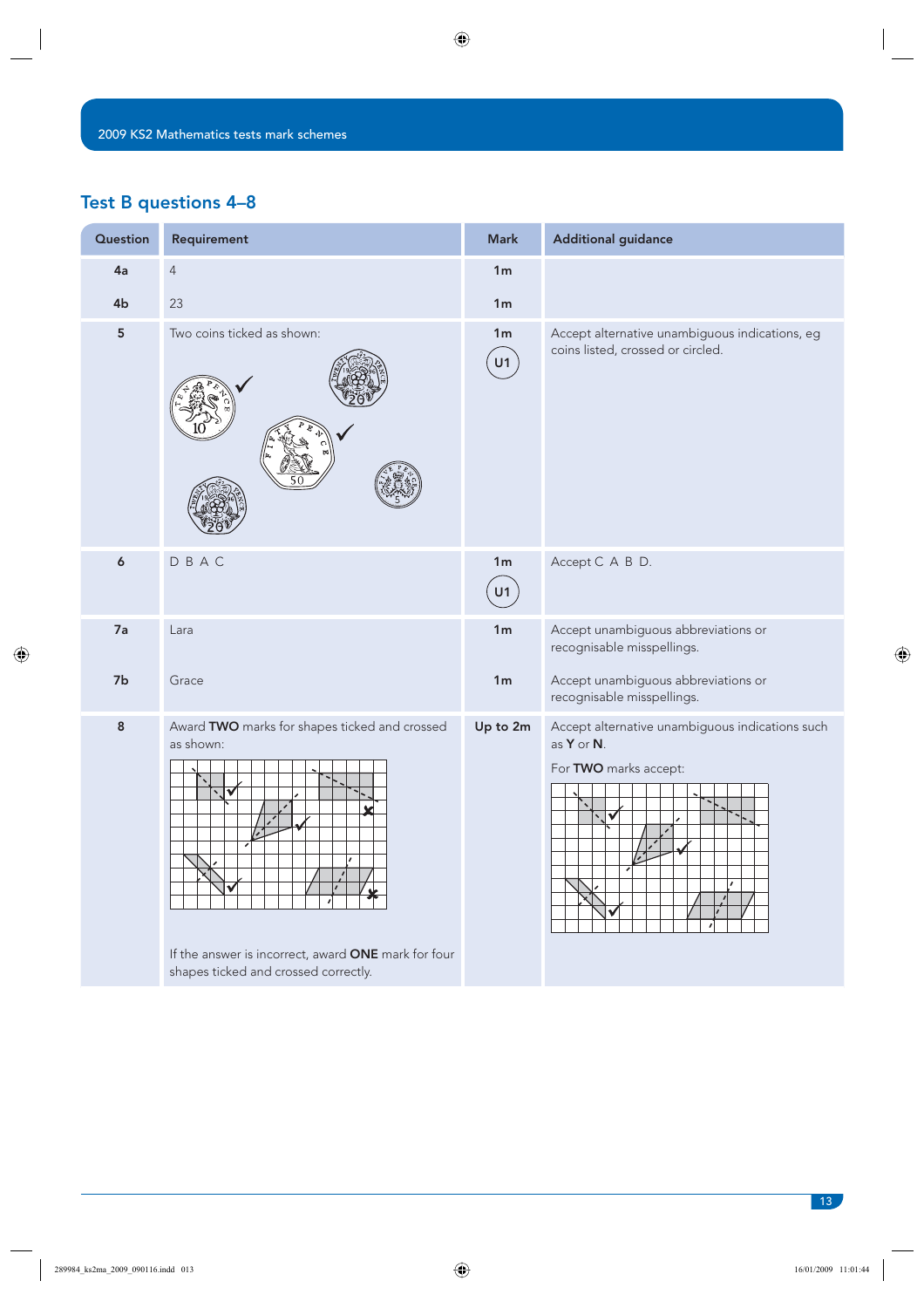### Test B questions 9–10

| Question        | <b>Requirement</b>                                                                                                                                                                                                                        | <b>Mark</b>    | <b>Additional guidance</b>                                                                                                                                                                                                                                                |
|-----------------|-------------------------------------------------------------------------------------------------------------------------------------------------------------------------------------------------------------------------------------------|----------------|---------------------------------------------------------------------------------------------------------------------------------------------------------------------------------------------------------------------------------------------------------------------------|
| 9               | Award TWO marks for the three letters written in<br>the correct regions as shown:<br>Quadrilateral<br>Regular<br>B<br>C<br>A<br>D<br>If the answer is incorrect, award <b>ONE</b> mark for two<br>letters written in the correct regions. | Up to 2m<br>U1 | Do not accept letters written in more than one<br>region.<br>Accept alternative unambiguous indications, eg<br>lines drawn from the shapes to the appropriate<br>regions of the diagram.<br>Accept unambiguous shapes drawn in the<br>appropriate regions of the diagram. |
| 10a             | $\overline{7}$                                                                                                                                                                                                                            | 1 <sub>m</sub> | Accept 7 r 55p.<br>Do not accept 7 r 55                                                                                                                                                                                                                                   |
| 10 <sub>b</sub> | Award TWO marks for the correct answer of £4.11                                                                                                                                                                                           | Up to 2m       |                                                                                                                                                                                                                                                                           |
|                 | If the answer is incorrect, award ONE mark for<br>evidence of appropriate method, eg                                                                                                                                                      |                | Accept for ONE mark £411 OR £411p as evidence<br>of appropriate method.                                                                                                                                                                                                   |
|                 | $4 \times 3.79 = 15.16$                                                                                                                                                                                                                   |                | Answer need not be obtained for the award of                                                                                                                                                                                                                              |
|                 | $8.95 + 15.16 = 24.11$                                                                                                                                                                                                                    |                | ONE mark.                                                                                                                                                                                                                                                                 |
|                 | $24.11 - 20$                                                                                                                                                                                                                              |                |                                                                                                                                                                                                                                                                           |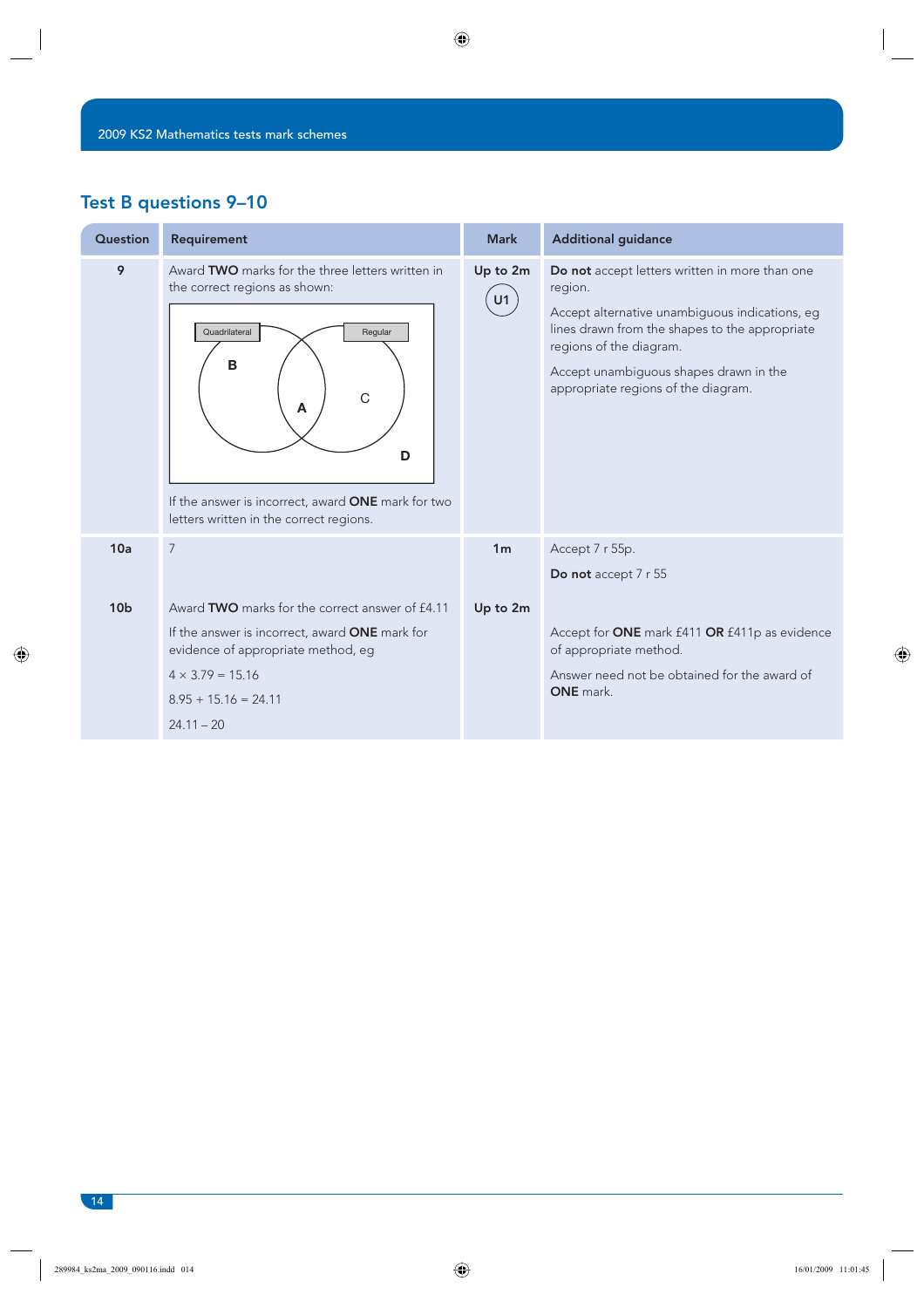### Test B questions 11–13

| Question        | Requirement                        | <b>Mark</b>                      | <b>Additional guidance</b>                                                 |
|-----------------|------------------------------------|----------------------------------|----------------------------------------------------------------------------|
| 11a             | $\mathsf 3$                        | 1m                               |                                                                            |
| 11 <sub>b</sub> | 2 hours 5 minutes                  | 1m                               | The answer is a time interval<br>(see page 5 for guidance).                |
| 11c             | 18:15                              | 1m                               | The answer is a specific time<br>(see page 5 for guidance).                |
|                 |                                    |                                  | Accept 6:15                                                                |
| 12a             | $-10$                              | 1 <sub>m</sub>                   | Do not accept 10-                                                          |
| 12 <sub>b</sub> | $45\,$                             | 1m                               |                                                                            |
| $13$            | Square drawn as shown:<br>OR<br>OR | 1m<br>$\left[\mathsf{U1}\right]$ | Accept slight inaccuracies in drawing, provided<br>the intention is clear. |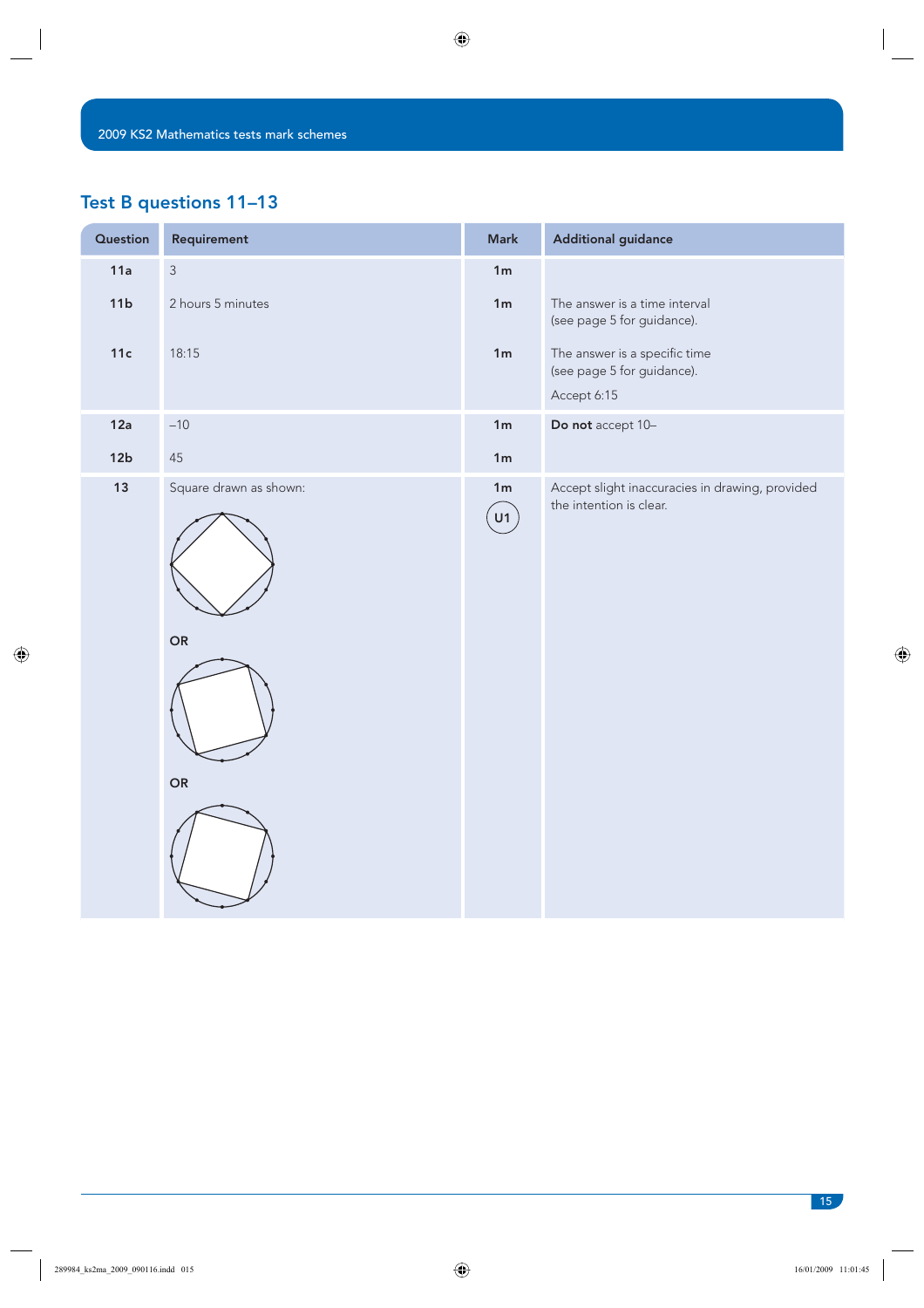### Test B questions 14–19

| Question        | Requirement                                                                                                                                                                                            | <b>Mark</b>    | <b>Additional guidance</b>                                                                                                                                                                                                                                                                        |
|-----------------|--------------------------------------------------------------------------------------------------------------------------------------------------------------------------------------------------------|----------------|---------------------------------------------------------------------------------------------------------------------------------------------------------------------------------------------------------------------------------------------------------------------------------------------------|
| 14              | Two numbers,<br>$\boldsymbol{x}$<br><b>AND</b><br>$\mathcal{Y}$<br>where $y = 10(x + 1)$<br>20<br>1<br><b>AND</b><br>eg,<br>3<br>40<br><b>AND</b><br><b>OR</b><br>10<br><b>AND</b><br>110<br><b>OR</b> | 1 <sub>m</sub> | The second number is ten more than ten times<br>the first number.                                                                                                                                                                                                                                 |
| 15a             | $\frac{3}{8}$                                                                                                                                                                                          | 1 <sub>m</sub> | Accept equivalent fractions or decimals.                                                                                                                                                                                                                                                          |
| 15 <sub>b</sub> | $\frac{4}{10}$ OR $\frac{2}{5}$                                                                                                                                                                        | 1 <sub>m</sub> | Accept equivalent fractions or decimals.                                                                                                                                                                                                                                                          |
| 16a             | $\mathsf C$                                                                                                                                                                                            | 1 <sub>m</sub> | Accept 920 ÷ 80 OR 11.5                                                                                                                                                                                                                                                                           |
| 16 <sub>b</sub> | B                                                                                                                                                                                                      | 1 <sub>m</sub> | Accept 820 ÷ 75 OR 10.9 OR 10.93 OR 10.933 etc.                                                                                                                                                                                                                                                   |
| 17a             | Answer in the range 7.5 minutes to 9 minutes<br>exclusive.                                                                                                                                             | 1 <sub>m</sub> | Accept an answer in the range 21 minutes to<br>22.5 minutes exclusive.                                                                                                                                                                                                                            |
| 17 <sub>b</sub> | Answer in the range 130m to 140m inclusive.                                                                                                                                                            | 1 <sub>m</sub> |                                                                                                                                                                                                                                                                                                   |
| 18              | 25                                                                                                                                                                                                     | 1 <sub>m</sub> |                                                                                                                                                                                                                                                                                                   |
| 19              | Award TWO marks for all three numbers, as<br>shown:<br>169 AND 196 AND 225                                                                                                                             | Up to 2m<br>U1 | Accept numbers written in any order.<br>All three numbers and no incorrect numbers must<br>be given for the award of TWO marks.<br>Accept for TWO marks:<br>$\blacksquare$ 13 <sup>2</sup> AND 14 <sup>2</sup> AND 15 <sup>2</sup><br><b>OR</b><br>$\blacksquare$ 13 × 13 AND 14 × 14 AND 15 × 15 |
|                 | If the answer is incorrect, award ONE mark for:<br>■ two numbers correct and none incorrect<br><b>OR</b>                                                                                               |                | Accept for ONE mark:<br>13 AND 14 AND 15                                                                                                                                                                                                                                                          |
|                 | If three numbers correct and one incorrect.                                                                                                                                                            |                |                                                                                                                                                                                                                                                                                                   |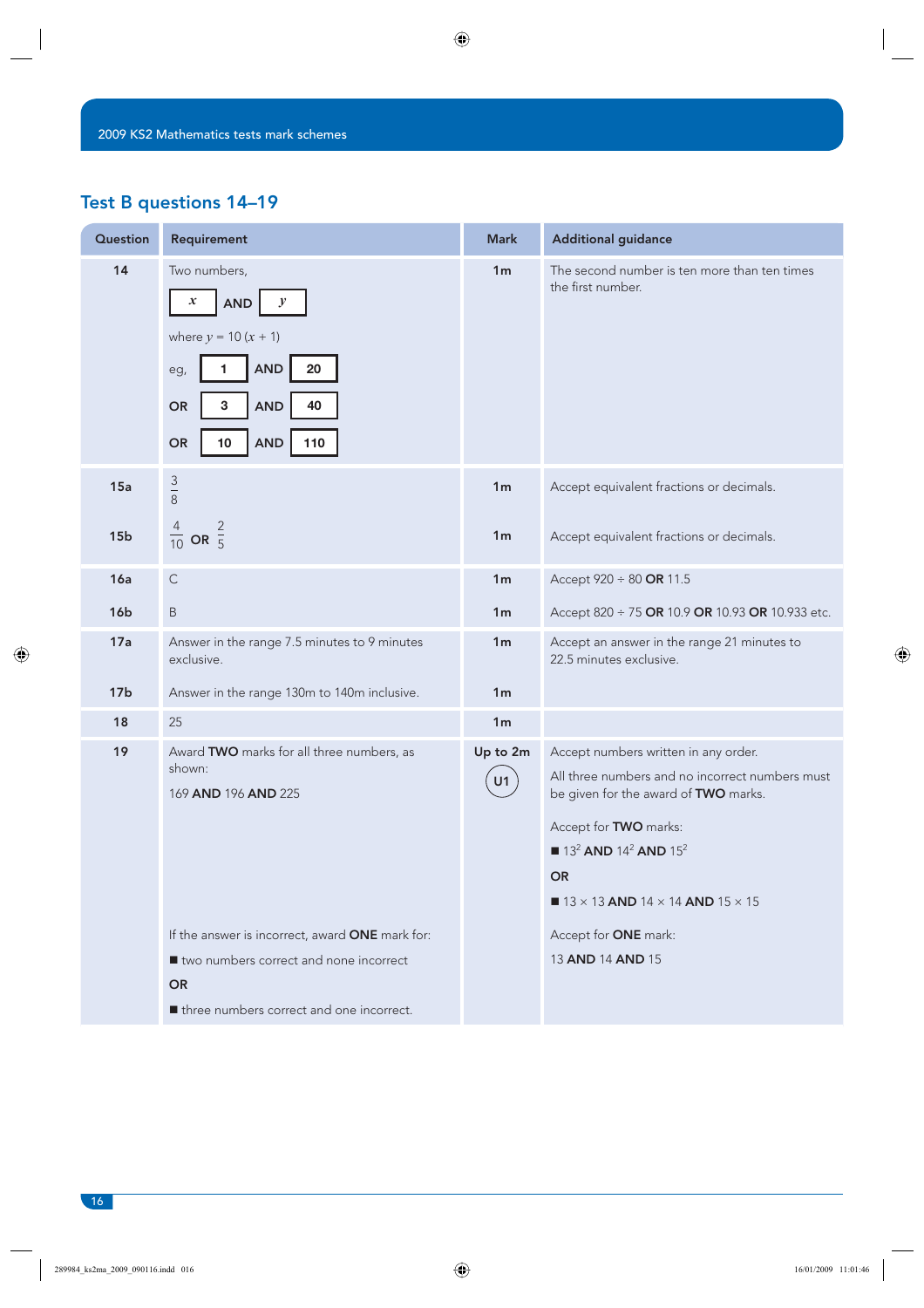### Test B questions 20–22

| Question        | Requirement                                                                           | <b>Mark</b>    | <b>Additional guidance</b>                                                                                                             |
|-----------------|---------------------------------------------------------------------------------------|----------------|----------------------------------------------------------------------------------------------------------------------------------------|
| 20a             | Answer in the range 76cm to 78cm inclusive.                                           | 1 <sub>m</sub> |                                                                                                                                        |
| 20 <sub>b</sub> | Answer in the range 3cm to 5cm inclusive.                                             | 1 <sub>m</sub> |                                                                                                                                        |
| 21              | 30%                                                                                   | 1 <sub>m</sub> | Do not accept equivalent fractions or decimals.                                                                                        |
| 22a             | 40                                                                                    | 1 <sub>m</sub> |                                                                                                                                        |
| 22 <sub>b</sub> | Award TWO marks for the correct answer of 250                                         | Up to 2m       |                                                                                                                                        |
|                 | If the answer is incorrect, award ONE mark for<br>evidence of appropriate method, eg: |                | Accept for <b>ONE</b> mark an answer of $\frac{1}{4}$ litre <b>OR</b><br>sight of $\frac{1}{4}$ litre with no evidence of an incorrect |
|                 | $500 \div 2 \times 5 = 1250$                                                          |                | method.                                                                                                                                |
|                 | $1250 - 1000$                                                                         |                | Accept for ONE mark an answer of 1250 OR<br>sight of 1250 with no evidence of an incorrect                                             |
|                 | <b>OR</b>                                                                             |                | method.                                                                                                                                |
|                 | $\blacksquare \frac{1}{2}$ litre<br>2 smoothies                                       |                | Answer need not be obtained for the award of<br>ONE mark.                                                                              |
|                 | 4 smoothies<br>1 litre                                                                |                |                                                                                                                                        |
|                 | $1\frac{1}{4}$ litres 5 smoothies                                                     |                |                                                                                                                                        |
|                 | $1\frac{1}{4} - 1 = \frac{1}{4}$                                                      |                |                                                                                                                                        |
|                 | $\frac{1}{4} \times 1000$                                                             |                |                                                                                                                                        |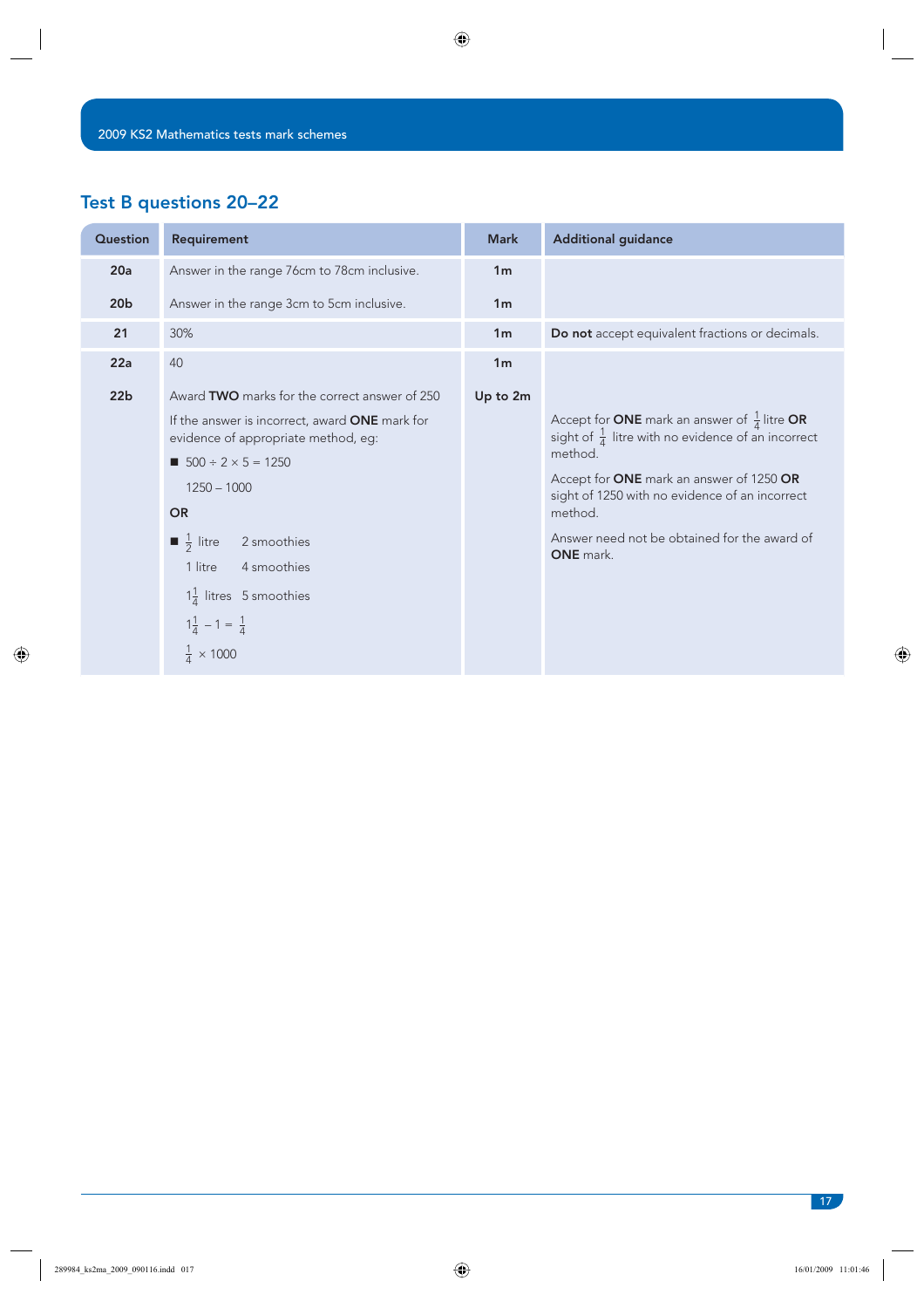## Mark scheme for the mental mathematics test

#### Applying the mark scheme

Please note that pupils will not be penalised if they record any information given in the question or show their working. Markers will ignore any annotation, even if in the answer space, and mark only the answer. Markers will accept an unambiguous answer written in the stimulus box, or elsewhere on the page.

Full mark scheme information is given on page 20. In addition, a 'quick reference' mark scheme is provided on page 19. This is presented in a similar format to the pupil's answer sheet.

#### General guidance

The general guidance for marking the written tests also applies to marking the mental mathematics test. In addition, the following principles apply.

- 1. Unless stated otherwise in the mark scheme, accept answers written in words, or a combination of words and figures.
- 2. Where units are specified, they are given on the answer sheet. Pupils are not penalised for writing in the units again.
- 3. Where answers are required to be ringed, do not accept if more than one answer is ringed, unless it is clear which is the pupil's intended answer. Accept also any other way of indicating the correct answer, eg underlining.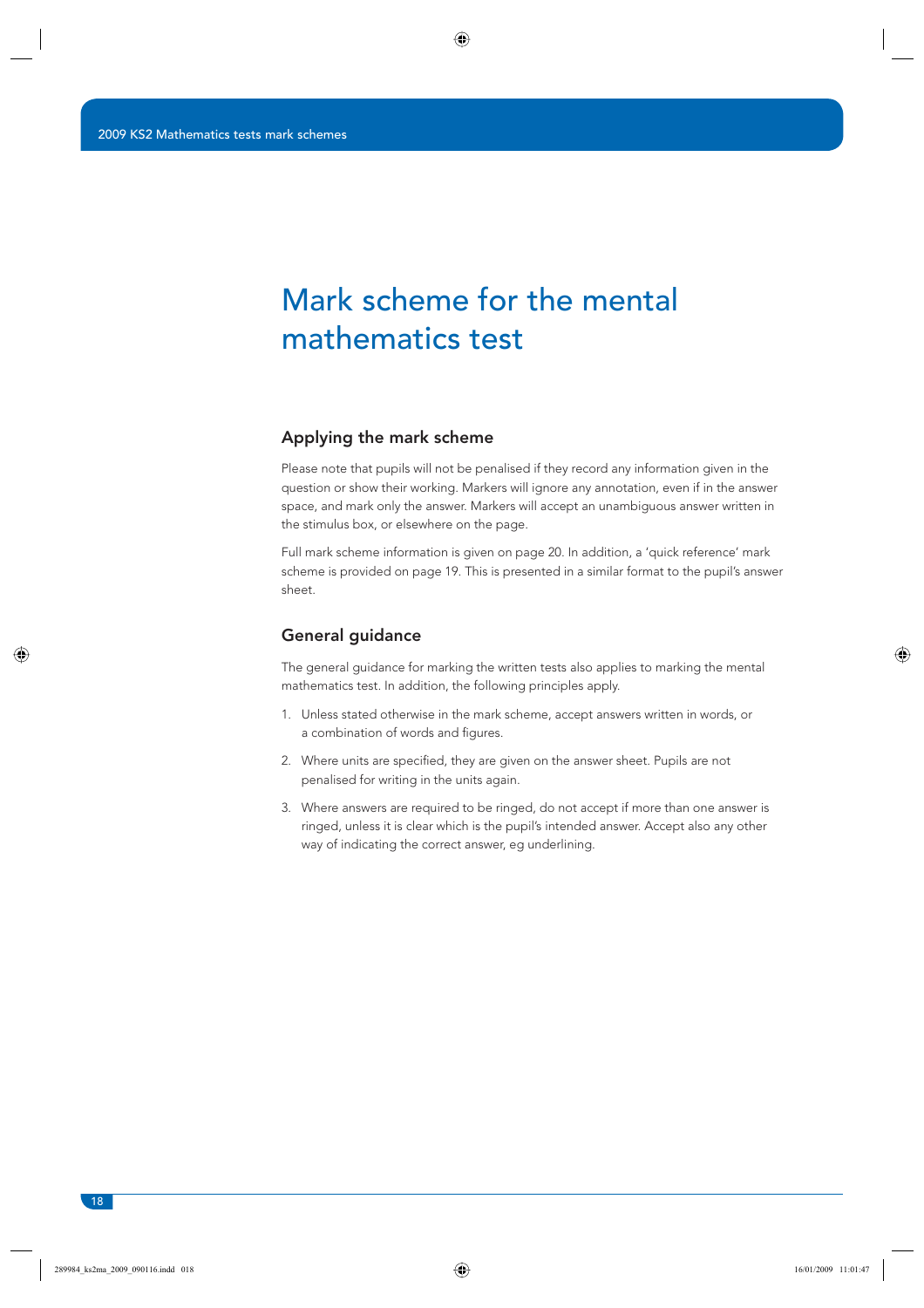# Mental mathematics 2009 quick reference mark scheme

**Practice question**



**Time: 5 seconds**





**Time: 15 seconds**



**Time: 10 seconds**

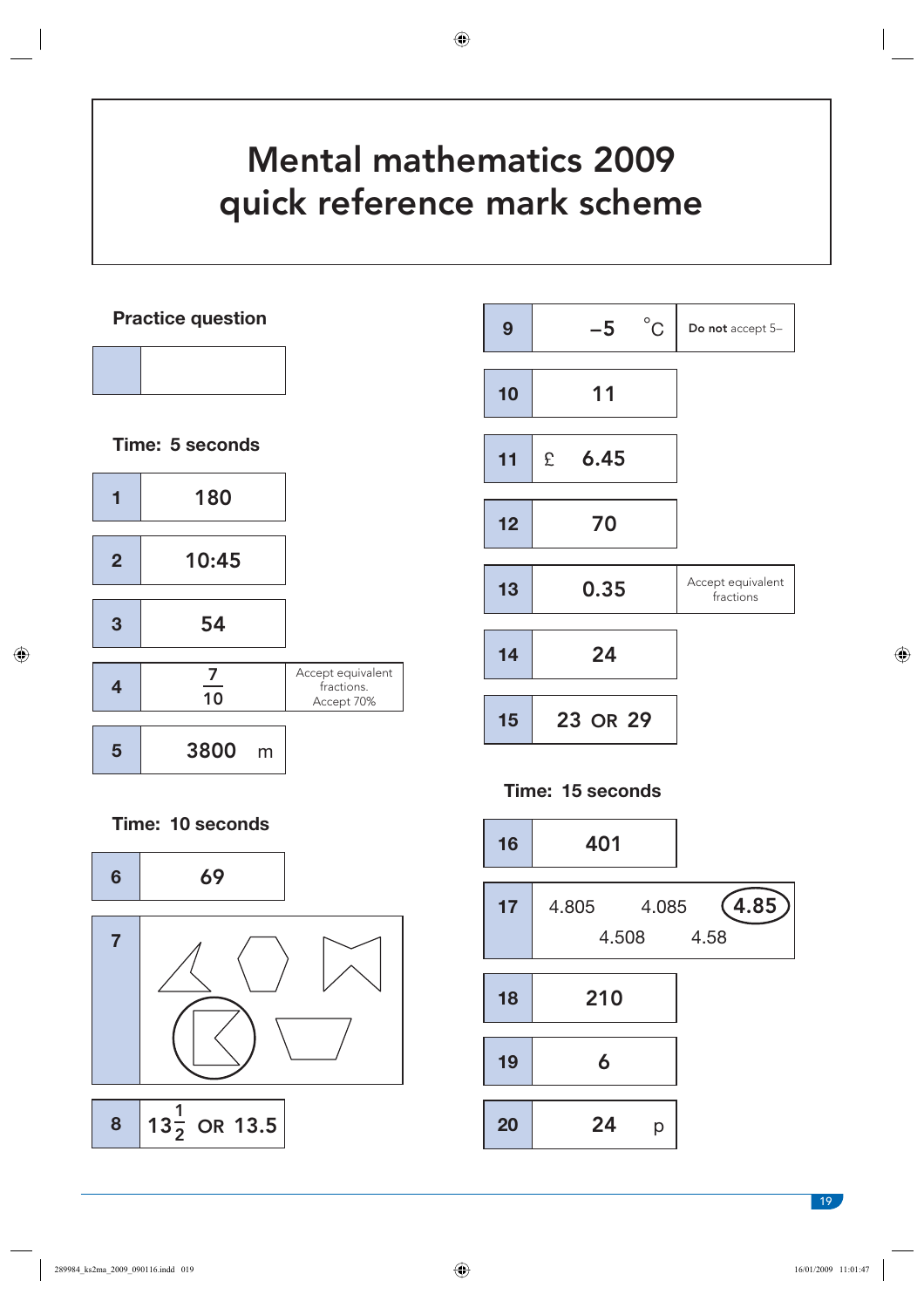#### Mental mathematics questions 1–20

| Question                | Requirement                             | <b>Mark</b>    | <b>Additional guidance</b>                                                                                                                                        |
|-------------------------|-----------------------------------------|----------------|-------------------------------------------------------------------------------------------------------------------------------------------------------------------|
| $\mathbf{1}$            | 180                                     | 1 <sub>m</sub> |                                                                                                                                                                   |
| $\overline{2}$          | 10:45                                   | 1 <sub>m</sub> | Answer is a specific time.                                                                                                                                        |
| $\mathbf{3}$            | 54                                      | 1 <sub>m</sub> |                                                                                                                                                                   |
| 4                       | $\frac{7}{10}$                          | 1 <sub>m</sub> | Accept equivalent fractions.<br>Accept 70%.                                                                                                                       |
| $5\phantom{.0}$         | 3800m                                   | 1 <sub>m</sub> |                                                                                                                                                                   |
| 6                       | 69                                      | 1m             |                                                                                                                                                                   |
| $\overline{\mathbf{z}}$ |                                         | 1 <sub>m</sub> | Accept any other way of indicating the answer,<br>eg underlining.<br>Do not accept if more than one answer is<br>indicated unless the pupil's intention is clear. |
| $\bf 8$                 | 13 $\frac{1}{2}$ OR 13.5                | 1 <sub>m</sub> |                                                                                                                                                                   |
| 9                       | $-5^{\circ}$ C                          | 1 <sub>m</sub> | Do not accept 5-                                                                                                                                                  |
| 10                      | 11                                      | 1 <sub>m</sub> |                                                                                                                                                                   |
| 11                      | £6.45                                   | 1 <sub>m</sub> |                                                                                                                                                                   |
| 12                      | $70\,$                                  | 1 <sub>m</sub> |                                                                                                                                                                   |
| 13                      | 0.35                                    | 1 <sub>m</sub> | Accept equivalent fractions, eg $\frac{35}{100}$                                                                                                                  |
| 14                      | 24                                      | 1 <sub>m</sub> |                                                                                                                                                                   |
| 15                      | 23 OR 29                                | 1m             |                                                                                                                                                                   |
| 16                      | 401                                     | 1 <sub>m</sub> |                                                                                                                                                                   |
| 17                      | 4.85<br>4.805<br>4.085<br>4.58<br>4.508 | 1 <sub>m</sub> | Accept any other way of indicating the answer,<br>eg underlining.<br>Do not accept if more than one answer is<br>indicated unless the pupil's intention is clear. |
| $18$                    | 210                                     | 1 <sub>m</sub> |                                                                                                                                                                   |
| 19                      | $\boldsymbol{6}$                        | 1 <sub>m</sub> |                                                                                                                                                                   |
| $20\,$                  | 24p                                     | 1m             |                                                                                                                                                                   |